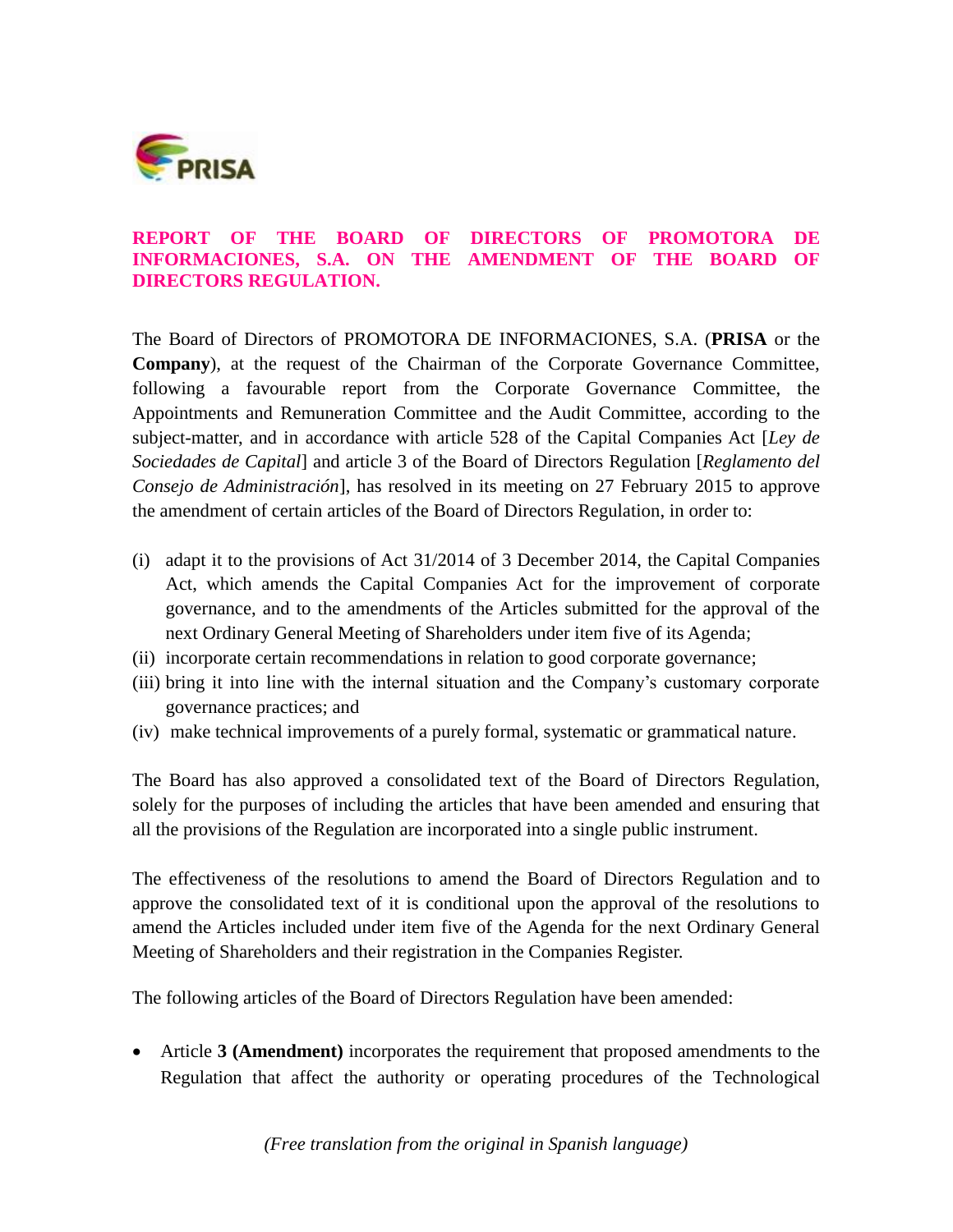Transformation Committee must be reported on by it, as is the case with the other Board Committees.

- Article **5 (Functions)** incorporates, on the basis of the non-delegable authority conferred until now on the Board of Directors and in line with the proposed amendment of article 20, which becomes article 23, of the Articles, the authority referred to in articles 249 bis, 529 ter and 529 nonies LSC.
- Article **7 (Other Interests)** changes its title to *"Corporate Responsibility"* in order to give greater weight to its content.
- Article **8 (Kinds of Directors)**: (i) refers, in relation to the classification of Directors, to the definitions and criteria contained in the regulations applicable from time to time; (ii) includes the duty of the Board to ensure that the criteria used in the procedures for selecting Directors favour diversity of gender, experience and knowledge (article 529.bis.2 LSC); and (iii) removes the reference to the NYSE, because the Company's shares are no longer quoted on the US market.
- **A new article 10** (**Limitations on Positions of Directors)** is introduced to reflect the recommendation that listed companies establish rules on the number of boards on which their directors may serve.
- The old **article 10 (Chairman of the Board)** becomes article 11 and it: (i) sets out that the Chairman may or may not be an executive Director, regulating his functions in each case; (ii) includes the provision that the designation of the Chairman of the Board requires a prior report from the Appointment and Remuneration Committee (article 529 sexies LSC); and (iii) clarifies the provision relating to the chairmanship of the General Meeting in line with the provision of article 15.5, which becomes article 16.5, of the Articles.
- Introduces a **new article 12 (Coordinating Director)** so that, in line with the proposed amendment of article 17, which becomes article 19, of the Articles, it includes the appointment of the Coordinating Director and his functions (article 529 septies LSC).
- Introduces a **new article 13 (Honorary Chairman)** to include the regulation of this figure, which until now did not have an express regime.
- Article **11 (Managing Director)** becomes article 14 and: i) includes the provision that the Managing Director is appointed by the Board following a report from the Corporate Governance Committee and the Appointment and Remuneration Committee; and ii)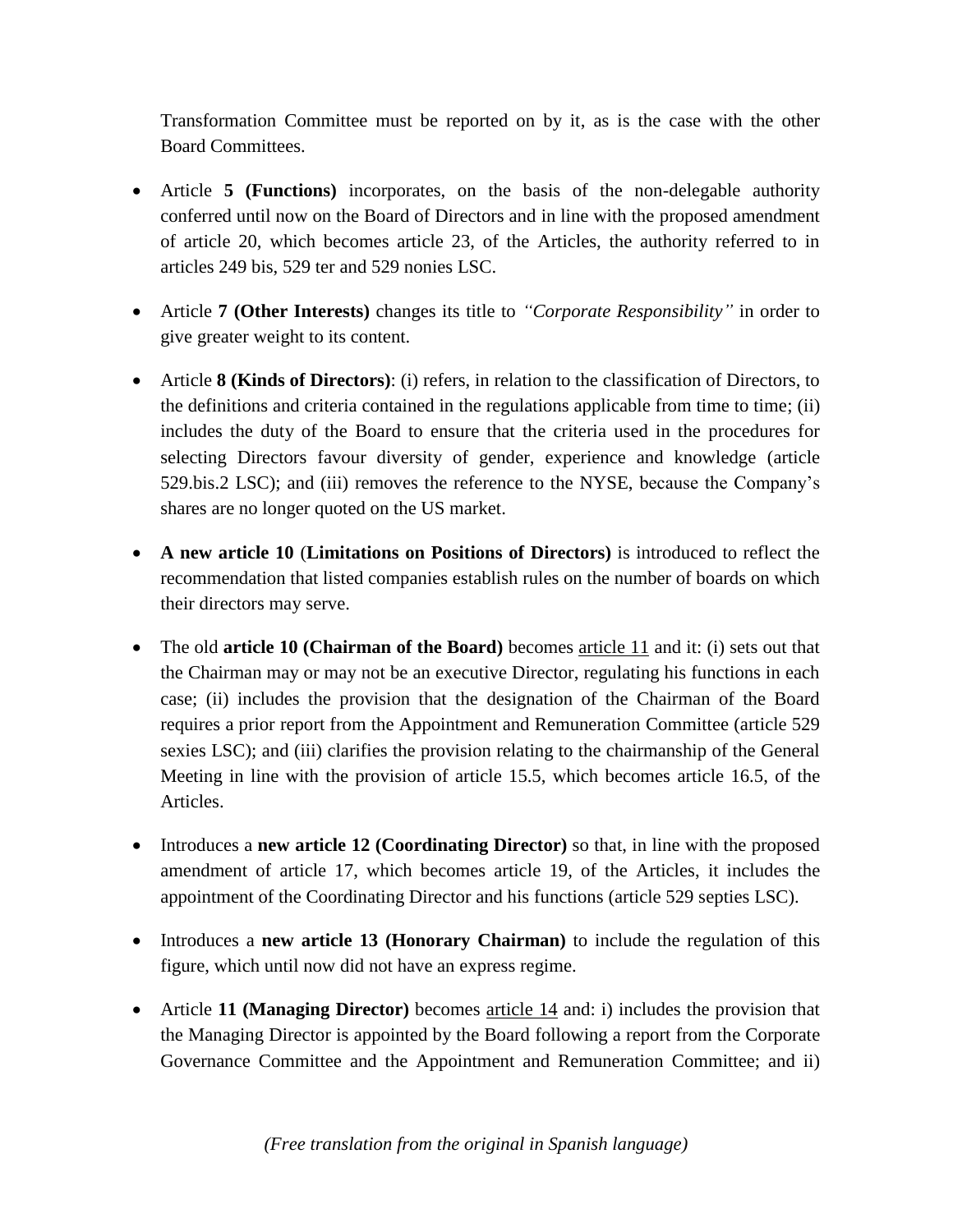defines the authority of the Managing Director according to whether or not the Chairman is an executive Director.

- Article **12 (Vice Chairman or Chairmen)** becomes article 15 and includes, in relation to the designation, the requirement for a prior report from the Appointment and Remuneration Committee (article 529 sexies LSC), and it adapts its wording to the provisions of articles 17 and 21, which become articles 19 and 24, of the Articles.
- Article **13 (Secretary of the Board)** becomes article 16 and: (i) incorporates the requirement for a prior report from the Appointment and Remuneration Committee and the Corporate Governance Committee for the appointment and removal of the Secretary and Assistant Secretary; (ii) brings its wording into line with articles 17 and 21, which become articles 19 and 24, of the Articles; and (iii) includes the function of the Secretary to assist the Chairman in seeing to it that Directors receive the relevant information for the exercise of their duties sufficiently in advance and in the appropriate format (article 529 octies LSC).
- Article 14 becomes article 17 ("Executive Committee") and: (i) includes, in relation to its composition, that it will be comprised of at least one third of the Board members and of a majority of non-executive Directors; (ii) sets out the alternatives for the chairmanship of the Executive Committee, depending on whether or not the Chairman of the Board is an executive Director; (iii) establishes that on an exceptional basis members who cannot attend may be represented by another Committee member; and (iv) clarifies the information that the rest of the Board members will receive about the business conducted in its meetings.
- Article **15 (Meetings of Board of Directors)** becomes article 18 and: brings its wording into line with the proposed new wording of article 29 of the Articles, including the fact that the Board must meet at least once each quarter (article 245 LSC) and establishing the requirements for requesting that a meeting be called.
- Article **16 (Conduct of Meetings)** becomes article 19 and (i) regulates the duty to attend Board meetings personally and deals with representation in the event that the Director is unable to attend, in line with the proposed new wording of article 30 of the Articles and in accordance with article 529 quáter LSC; and (ii) adapts its wording to that of article 247.2 of the LSC, replacing in paragraph 1 the expression *"half plus one"* with *"majority"*.
- Article 17 (Appointment of Directors) becomes <u>article 20</u> and removes the authority of the Corporate Governance Committee in relation to the proposal to appoint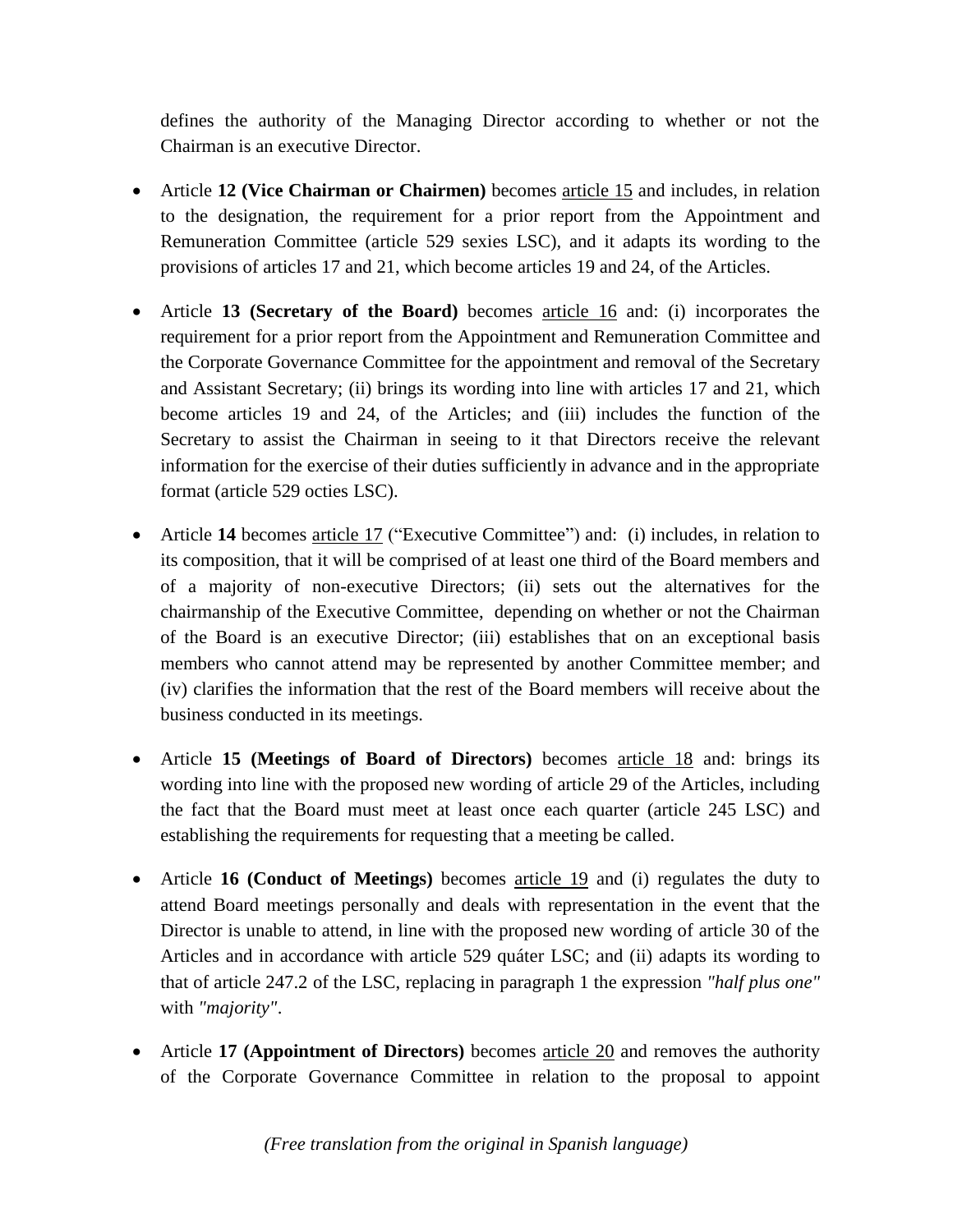independent Directors, which is attributed in article 529 quindecies LSC to the Appointment and Remuneration Committee.

- Article **18** becomes article 21 (**Designation of Directors**) and adapts its wording to the requirements of paragraph 5 of article 529 decies LSC that the proposal to appoint Directors must be accompanied in all cases by an explanatory report from the Board that evaluates the competence, experience and merits of the proposed candidate.
- Article **19 (Re-Election of Directors)** becomes article 22 and includes the authority of the Appointment and Remuneration Committee in relation to the proposed re-election of independent Directors (articles 529 decies and 529 quindecies LSC).
- Article **20 (Term of Office)** becomes article 23 and (i) reduces the term of office from five to four years (article 529 undecies LSC); and: (ii) incorporates the exceptional case of Directors appointed by co-option to cover a vacancy that has arisen after the General Meeting is called and before it is held (article 529 of the decies LSC).
- Article **21 (Removal of Directors)** becomes article 24 and in paragraph 3 attributes to the Appointment and Remuneration Committee the function of reporting prior to the removal of Directors that until now has been attributed to the Corporate Governance Committee (article 529 quindecies.3.c) LSC).
- Article **22 (Objectivity and Secrecy of Voting)** becomes article 25 and: paragraph 1 of it is removed, the contents of which are covered by article 37 (Duty of loyalty).
- Article **23 (Introduction)** becomes article 26 (Board Committees) and (i) incorporates the duty to have Committee minutes available to Board members (article 529.3 terdecies LSC); and (ii) includes the Technological Transformation Committee.
- Article **24 (Audit Committee)** becomes article 27 and: (i) establishes that all of the members of the Audit Committee must be non-executive Directors and that at least two of them must be independent Directors in accordance with article 529 quaterdecies LSC; (ii) defines the authority of the Audit Committee by reference to the legislation applicable from time to time; and (iii) removes the reference to the NYSE.
- Article **25 (Appointment and Remuneration Committee)** becomes article 28 and is amended in order to: (i) incorporate the requirement of article 529 quindecies LSC that the Appointment and Remuneration Committee be made up of at least two independent Directors and establish that the Chairman will be designated from the independent Directors; (ii) adapt the Committee's functions to the provisions of the said article; (iii) incorporate the requirement for a prior report of the Committee in order to remove the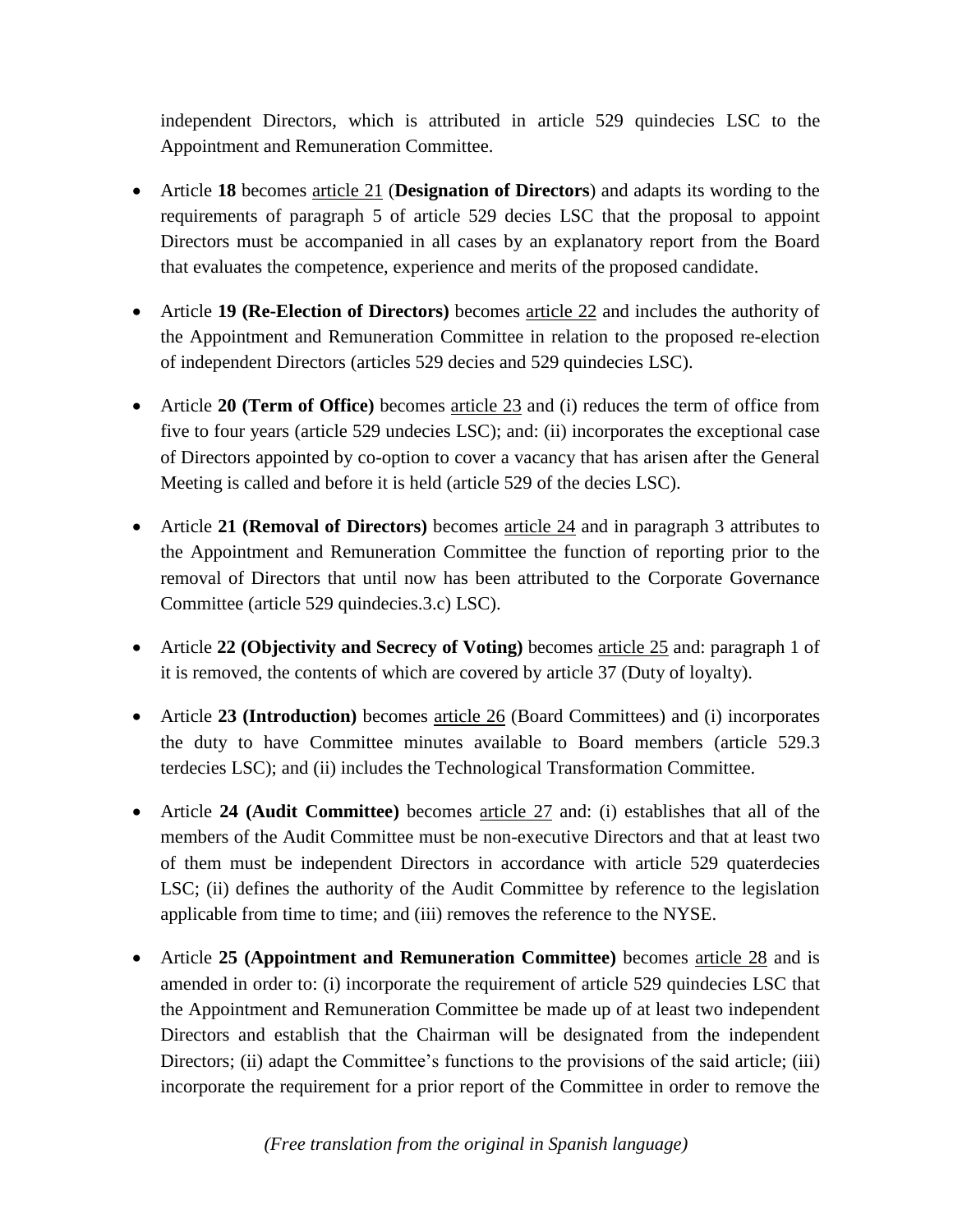Secretary and Assistant Secretary of the Board (article 529 octies LSC); (iv) incorporate the authority of the Board to report on the appointment of the individual representative of a Director that is a legal person (article 529 decies LSC); and (v) include the authority to propose the appointment of independent Directors (article 529 decies LSC), attributed until now to the Corporate Governance Committee.

- Article **26 (Corporate Governance Committee)** becomes article 29 and is amended in order to: (i) incorporate the authority of the Corporate Governance Committee to propose to the Board the appointment of the person who will act as Coordinating Director; (ii) adapt paragraph 3.a)vi) to the function of the Coordinating Director to present the evaluation of the Executive Chairman (article 529 septies LSC); (iii) incorporate into the aforementioned paragraph the authority of the Board to evaluate the performance of its Committees and to propose an action plan on the basis of the results (article 529 nonies LSC); and (iv) remove the authority to propose the appointment of independent Directors which must be attributed to the Appointment and Remuneration Committee (article 529 decies LSC), along with certain other functions which, in accordance with the provisions of the LSC, correspond to the Appointment and Remuneration Committee or the Audit Committee.
- A **new article 30** is introduced **(Technological Transformation Committee)** which regulates the Technological Transformation Committee.
- Article **27 (Rights of Information and Examination)** becomes article 31 and establishes: (i) that Directors have a duty not just a power to request information in the performance of his function (article 225.3 LSC); and (ii) the duty to make the minutes available to all Directors (article 529 tercedecies.3 LSC).
- Article **28 (Expert Assistance)** becomes article 32 and establishes the need for prior authorisation from the Board to engage experts in specific circumstances.
- Article **29 (Director Compensation)** becomes article 33 and is amended to incorporate: (i) the provisions of articles 217.4 and 541 THE CAPITAL COMPANIES ACT; and (ii) the need for compensation linked to Company earnings to take account of any qualifications stated in the audit report that reduce those earnings.
- Article **30 (Compensation of Executive Directors)** becomes article 34 and is amended to: (i) incorporate the provisions of the proposed new wording of article 22 of the Articles and the provisions relating to the duty to enter into a contract between the Company and the executive Directors (articles 249 and 529 quindecies LSC); and (ii) to move to this article of the Board Regulation the content of the current article 25 of the Articles which is consolidated in the new wording of article 22.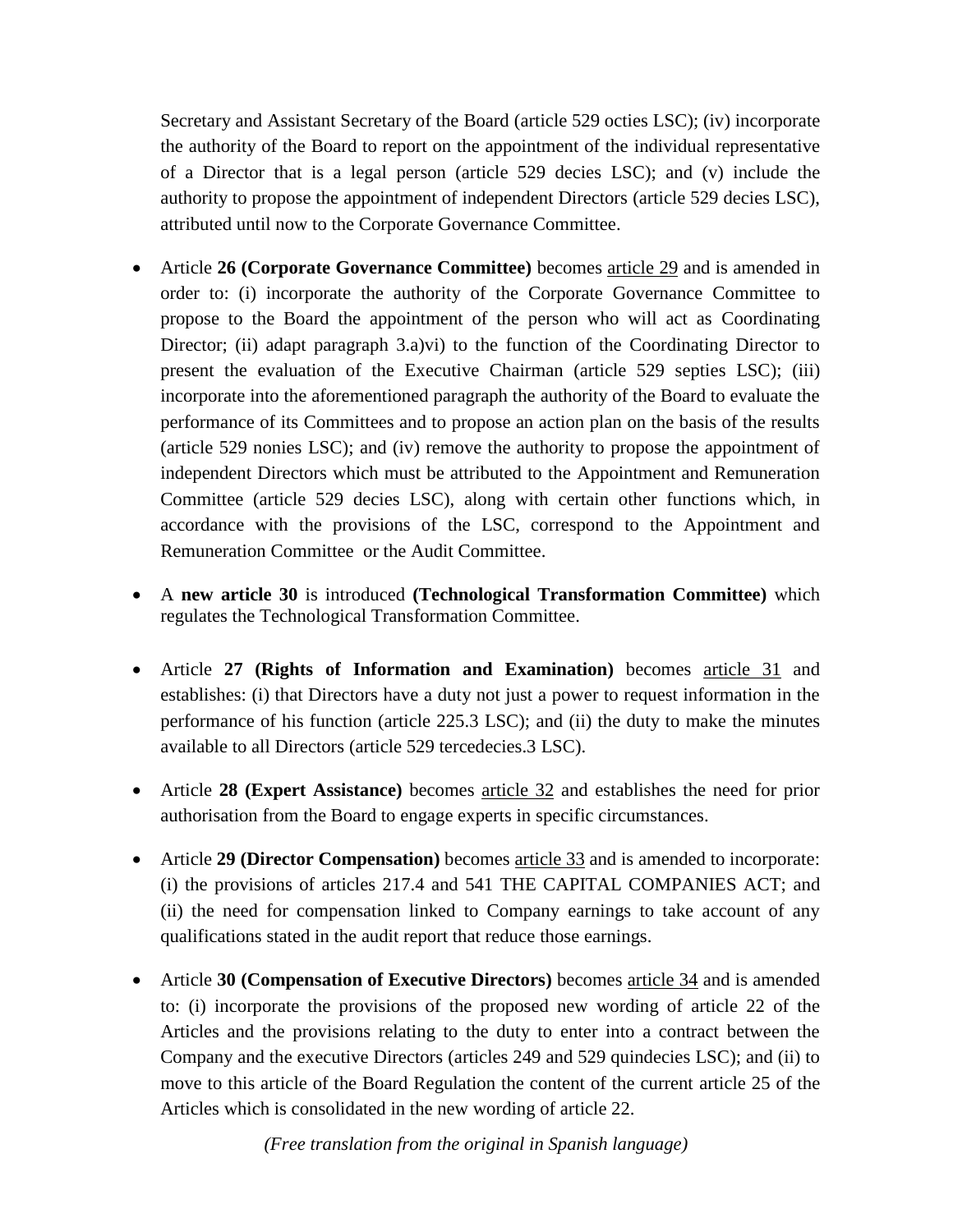- Article **32 (General Director Duties)** becomes article 36, changes its title to "*General Director Duties. General Duty of Diligence"* and adapts its wording to the provisions of articles 225 and 226 LSC, in relation to the general duty of diligence and the protection of business discretion.
- Article **33** becomes article 37, changes its title to "Duty of Loyalty" and the provisions of articles 227 and 228 LSC are incorporated into it.
- A**rticles 34 (Director Duty of Confidentiality) and 35 (Non-compete Obligation)** are merged in article 38, under the title "Conflicts of Interest and Transactions with Directors", which is modified to include the provisions of articles 228 to 230 (obligations deriving from the duty of loyalty and duty to avoid situations of conflict of interest) and 529 ter LSC (non-delegable power of the Board to approved related-party transactions with Directors).
- Article **36 (Transactions with Significant Shareholders)** becomes article 39 and the provisions of article 529 ter.1.h) LSC are incorporated into it.
- In **articles 1 (Purpose), 9 (Number of Directors), 38 (Relationships with Shareholders),** which becomes article 41, and **article 40 (Relationships with Auditors),** which becomes article 43, changes of a merely formal nature are introduced in order to improve the wording.
- **Articles 31 (Compensation of External Directors), 37 (Principle of Transparency), and 39 (Relations with Markets)** become, respectively, articles 35, 40 and 41 and keep their current wording.

The consolidated text of the Board of Directors Regulation which contains the agreed changes is attached to this report as a schedule.

27 February 2015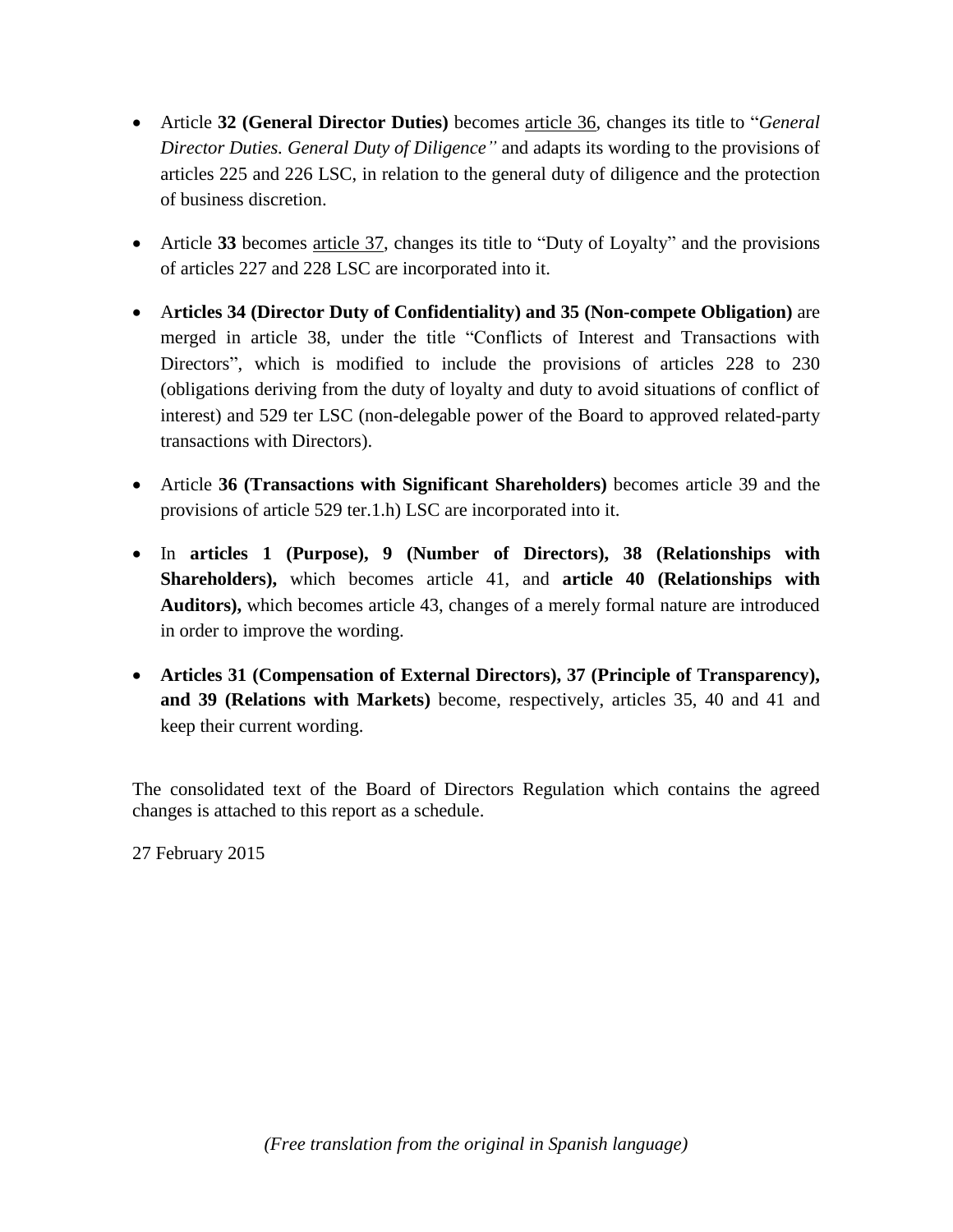## **BOARD OF DIRECTORS REGULATION OF PROMOTORA DE INFORMACIONES, S.A.**

## **Chapter I.- PRELIMINARY**

### **Article 1.- Purpose.**

- 1. The purpose of this Regulation is to establish the operating principles of the Board of Directors of Promotora de Informaciones, S.A. (hereinafter "**PRISA**" or the "**Company**"), the basic rules for its organisation and functioning and the rules of conduct for its members.
- 2. The code of conduct established in this Regulation for Directors will, to the extent compatible with their specific nature, be applicable to senior managers of the Company that attend the meetings of the Board of Directors.

## **Article 2.- Interpretation.**

This Regulation will be interpreted in accordance with the applicable legal and Articles rules, based fundamentally on the spirit and purpose thereof, with the Board of Directors having authority to resolve doubts in interpretation that may arise in application hereof.

#### **Article 3.- Amendment.**

- 1. This Regulation may only be amended on initiative of the Chairman, the Corporate Governance Committee or one third of the serving Directors, which must be accompanied by their proposal and an explanatory memorandum.
- 2. Proposed amendments must be reported on by the Corporate Governance Committee. If they affect the authority or operating procedures of the Appointment and Remuneration Committee or the compensation scheme for Directors or management personnel they must be accompanied by a report of the Appointment and Remuneration Committee. If they affect the authority or operating procedures of the Audit Committee they must be accompanied by a report of the Audit Committee. Similarly, if they affect the authority or operating procedures of the committee for Strategic Digital Changethe proposed amendments must be accompanied by a report of the Committee for Strategic Digital Change.
- 3. The text of the proposal, the explanatory memorandum of the authors thereof and the reports of the Corporate Governance Committee and, if applicable, of the Appointment and Remuneration Committee and/or the Audit Committee must be attached to the call of the meeting of the Board is that is to consider the matter.
- 4. The amendment of the Regulation for validity will require a resolution adopted by the absolute majority of the members of the Board.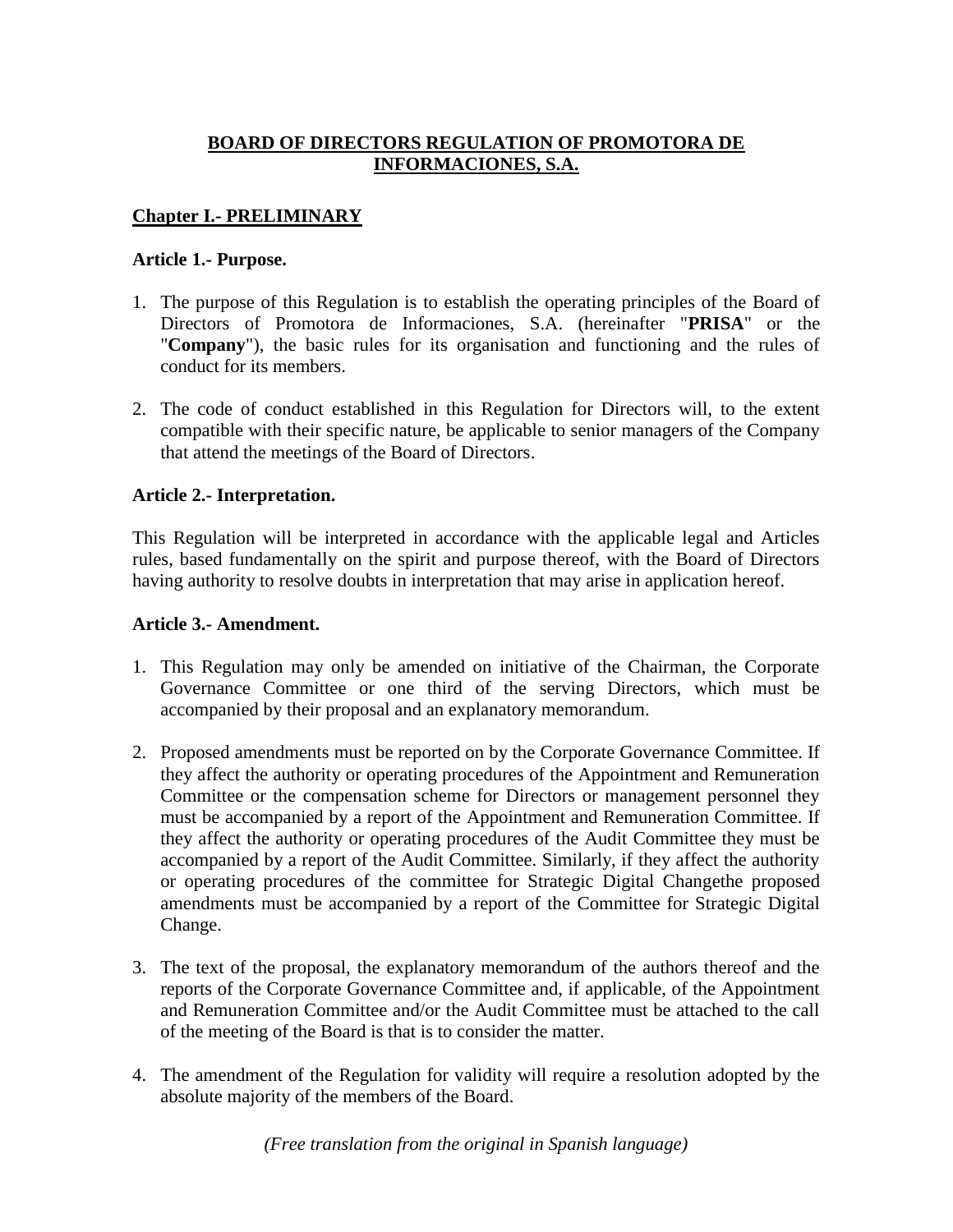#### **Article 4.- Dissemination.**

- 1. The Directors and senior managers of the Company and the companies in its Group will be required to be familiar, comply and cause compliance with this Regulation. To that end, the Secretary of the Board will provide each of them with a copy thereof.
- 2. The Board of Directors will adopt such measures as may be appropriate in order for the Regulation to be disseminated among shareholders and the general investing public.

# **Chapter II.- BOARD MISSION.**

### **Article 5.- Functions.**

1. Except for matters reserved to the General Meeting, the Board of Directors is the highest decision-making body within the Company.

The Board policy will be to focus its activity on the general functions of supervision and determination of policies and strategies of the Company, and to delegate ordinary management of the Company to the Chief Executive Officer and, if applicable the Executive Chairman, with the assistance of the Company's management team.

- 2. Authority that is non-delegable by law or in accordance with the Articles may not be delegated. Nor may such authority as the General Meeting has given to the Board without express authorisation of delegation. In any event the Board of Directors of the Company will reserve the following for its review and exclusive decision:
	- a) Determination of the general policies and strategies of the Company, in particular:
		- i) approval of the Strategic or Business Plan, as well as the annual budgets and management objectives;
		- ii) determination of investment and financing policy;
		- iii) definition of the structure of the Group of companies of which the Company is the controlling entity;
		- iv) determination of the corporate governance policy of the Company and the Group of which it is the controlling entity;
		- v) the corporate social responsibility policy;
		- vi) the policy for management and control of risks, including tax risks, and supervision of the internal information and control systems;
		- vii) definition of the dividend policy; and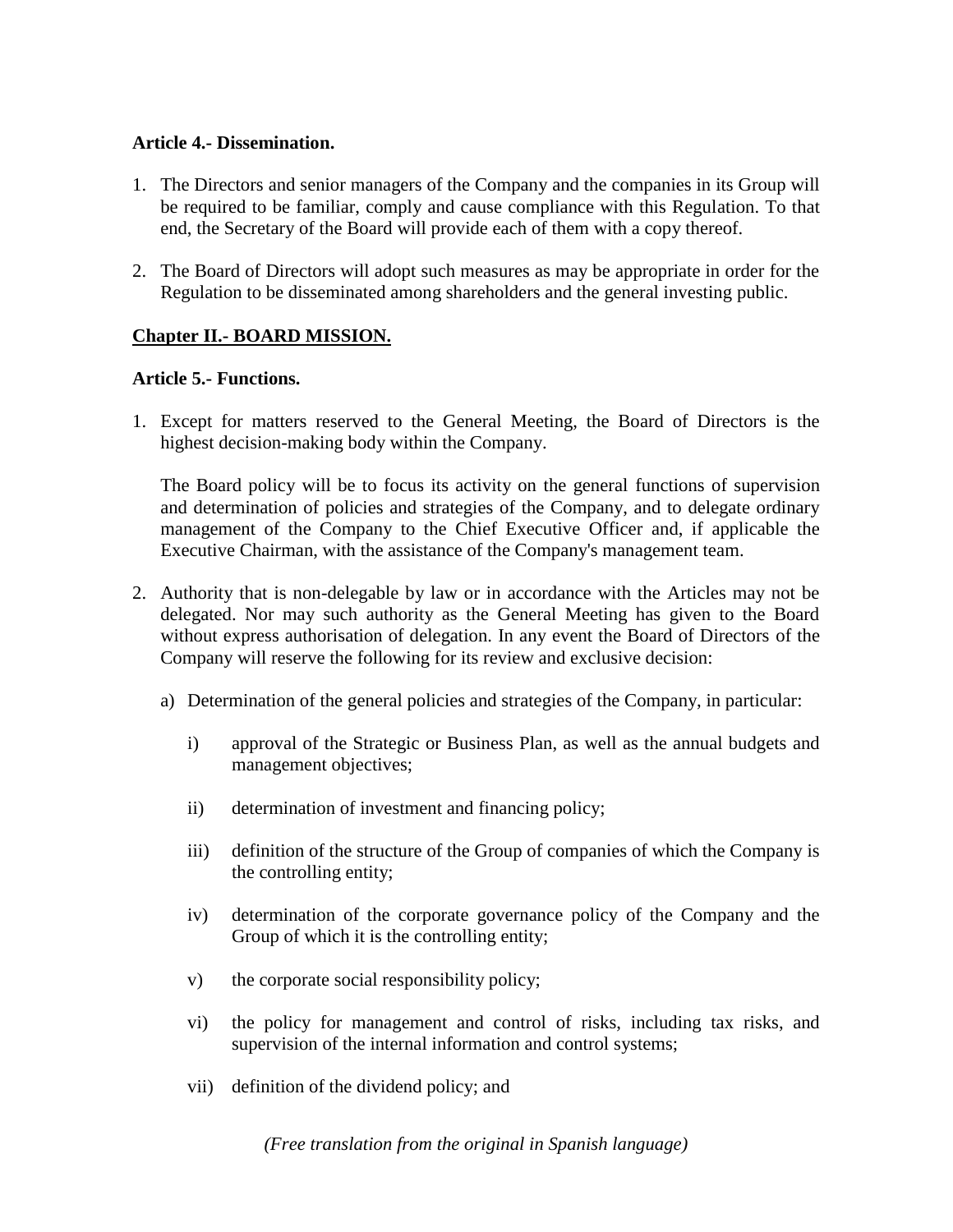- viii) determination of the tax strategy of the Company.
- b) Approval of financial projections, as well as strategic alliances of the Company or its controlled companies, and the policy regarding treasury shares.
- c) Supervision of effective functioning of the committees it has constituted and the actions of the delegated bodies and executives it has appointed.
- d) Authorisation or waiver of the obligations deriving from the duty of loyalty.
- e) Any proposed amendment of the Company's corporate purpose.
- f) Its organisation and functioning and, in particular, approval and amendment of this Regulation.
- g) Preparation of the annual accounts and their presentation to the General Meeting.
- h) Approval of the financial information listed companies must periodically disclose.
- i) Making any kind of report required by law to the Board of Directors, provided that the matter covered by the report is nondelegable.
- j) Appointment and removal of Chief Executive Officer of the Company, delegation of authority, as well as establishment of the terms of their contracts.
- k) Appointment and removal of the executives reporting directly to the Board or any of its members, as well as establishment of the basic terms of their contracts, including their compensation.
- l) Proposal of the general compensation policy, and decisions related to compensation of Directors, within the framework of the Articles and the compensation policy approved by the General Meeting.
- m) Calling general meetings and preparing the agenda and the proposed resolutions.
- n) Approval of investments or transactions of any kind that by reason of their high amount or special characteristics are strategic or pose a special tax risk for the Company or the investee or controlled companies in question, unless approval thereof corresponds to the General Meeting, inter alia including the assumption of financial risks or making of derivative financial commitments, including but not limited to loans, credits, guarantees or other security.
- o) Approval of the creation or acquisition of interests in special purpose vehicles or entities resident in countries or territories considered to be tax havens, and any other transactions or operations of a comparable nature the complexity of which might impair the transparency of the Company or its Group.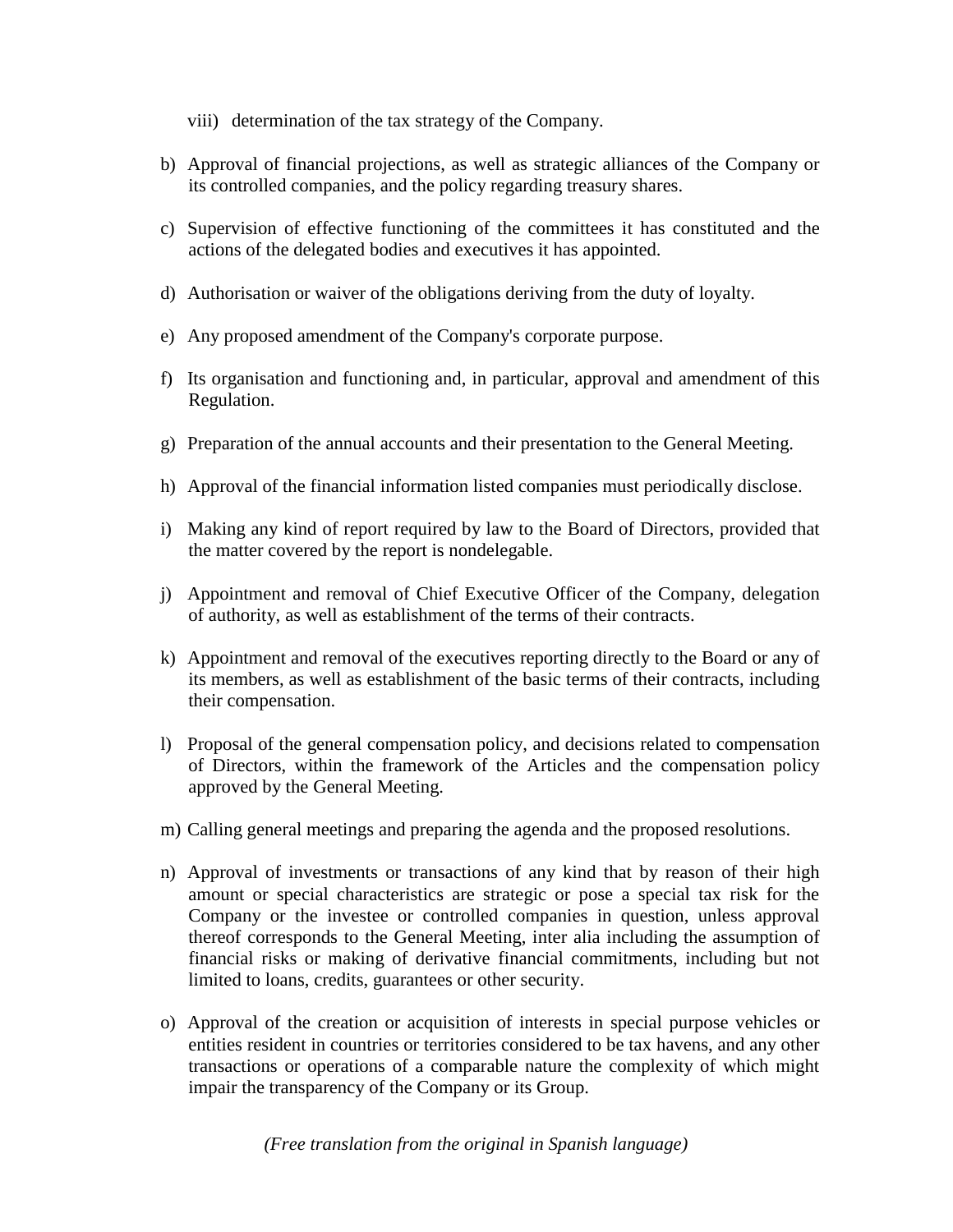- p) Those resolutions related to mergers, splitups and any relevant decision having to do with the status of the Company as a listed company, unless approval thereof corresponds to the General Meeting.
- q) Approval, after a report from the Audit Committee, of related party transactions, on the terms contemplated in this Regulation.
- r) Annual evaluation of the functioning of the Board of Directors, the functioning of its Committees, and proposal, based on the results, of an action plan correcting detected deficiencies.
- s) The powers the General Meeting has delegated to the Board of Directors, unless expressly authorised by it to subdelegate them.
- 3. Resolutions related to the matters indicated in 2.n) and 2.o) above, the amount of which is not more than ten million (10,000,000) euros, may be adopted by the Delegated Commission in cases of urgency, duly justified, and must be ratified at the first Board meeting held after adoption of the resolution.

## **Article 6.- Objectives.**

- 1. The criteria that at all times must prevail in the actions of the Board of Directors are as follows: fulfilment of the corporate purpose, defence of the long term viability of the business and development of its actual value, safeguarding the identity and the professional and ethical principles of the Group's publishing and media.
- 2. Within the scope of corporate organisation, the Board will adopt the measures necessary to ensure that:
	- a) The company's management seeks creation of value for the shareholders and has the proper incentives to do so;
	- b) The company's management is under effective supervision of the Board;
	- c) No shareholder is treated better than others.

# **Article 7.- Corporate Responsibility.**

The creation of value of the business in the interests of the shareholders necessarily must be developed by the Board of Directors, respecting the requirements imposed by law, in good faith complying with explicit and implicit contracts entered into with workers, suppliers, financial backers and customers and, in general, observing the ethical principles inherent in responsible conduct of the Company.

# **Chapter III.- BOARD COMPOSITION**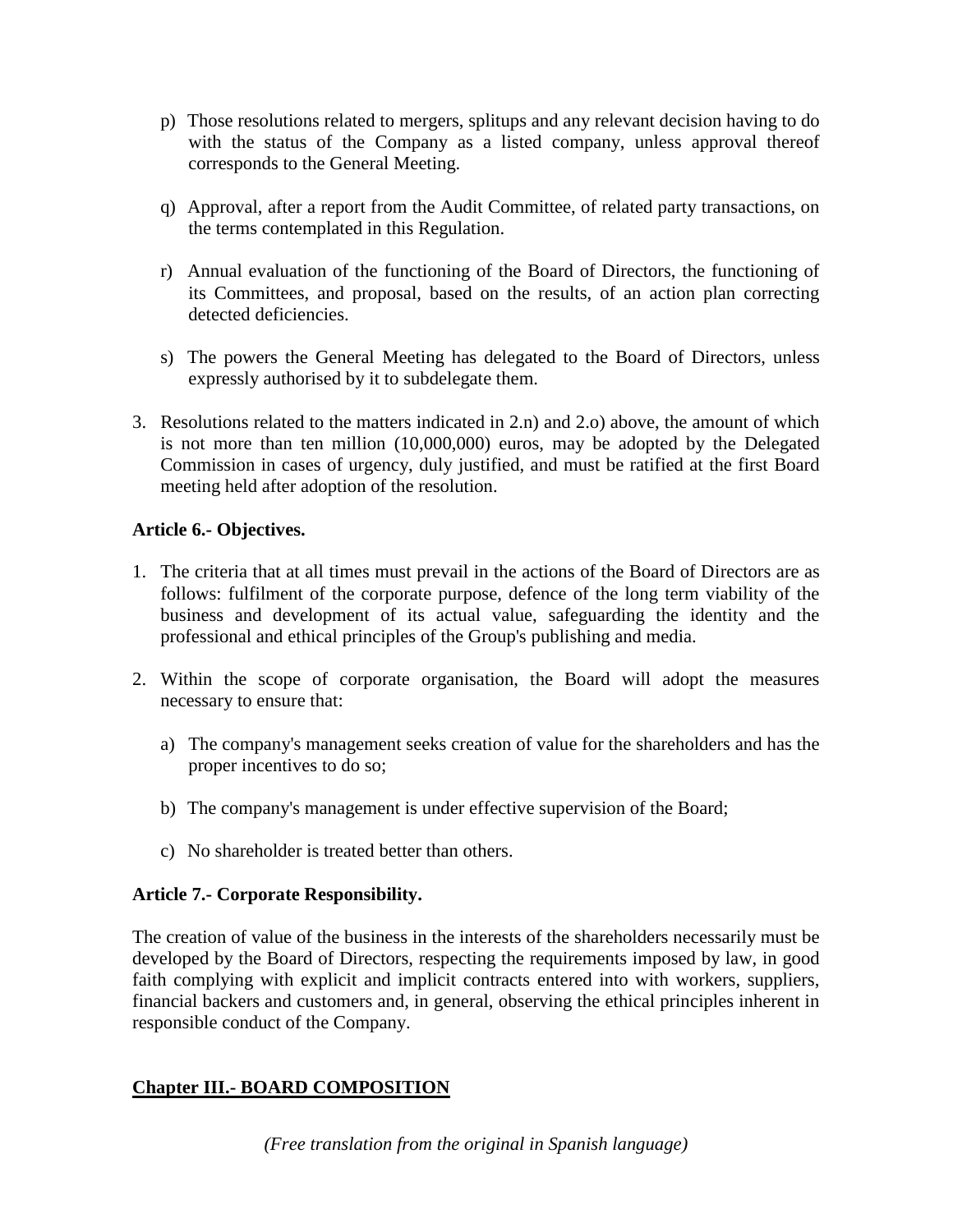### **Article 8.- Kinds of Directors.**

- 1. The Board of Directors will be so comprised that proprietary and independent Directors represent a majority over executive Directors.
- 2. For purposes of the provisions of the preceding section, the Company will adjust its classification of the various kinds of Directors to the definitions contained in the regulations applicable from time to time.
- 3. The nature of each Director will be explained by the Board of Directors before the General Shareholders Meeting which will effectuate or ratify his appointment and confirm this appointment or, if applicable, revise it annually in the Annual Corporate Governance Report, after verification by the Corporate Governance Committee.
- 4. The provisions of this article are understood to be without prejudice to the right of proportional representation legally recognised for shareholders.
- 5. Also, the Board of Directors will ensure that the procedures for selection of its members favour diversity of gender, experience and knowledge and do not suffer from implicit bias that could imply any discrimination.

## **Article 9.- Number of Directors.**

- 1. The Board of Directors will be comprised of the number of Directors determined by the General Meeting within the limits set by the Company's Articles.
- 2. The Board will propose to the General Shareholders Meeting the number of Directors that, in accordance with the Company's changing circumstances, is most appropriate to ensure the due representativeness and proper functioning thereof.

## **Article 10.- Limitations on Positions of Directors.**

- 1. The executive Directors of the Company may not serve as directors of more than four (4) companies other than the Company and its Group, the shares of which are admitted to trading on domestic or foreign stock exchanges. They also may not assume executive functions of any kind within such companies.
- 2. The non-executive Directors of the Company may not serve as directors of more than four (4) companies other than the Company and its Group, the shares of which are admitted to trading on domestic or foreign stock exchanges.
- 3. For purposes of the rules established in 1 and 2 above:
	- a) All of the administration bodies of companies that are a part of the same group, as well as those of which a Director is a member in the capacity of a proprietary Director proposed by any company in that group, will be considered to be a single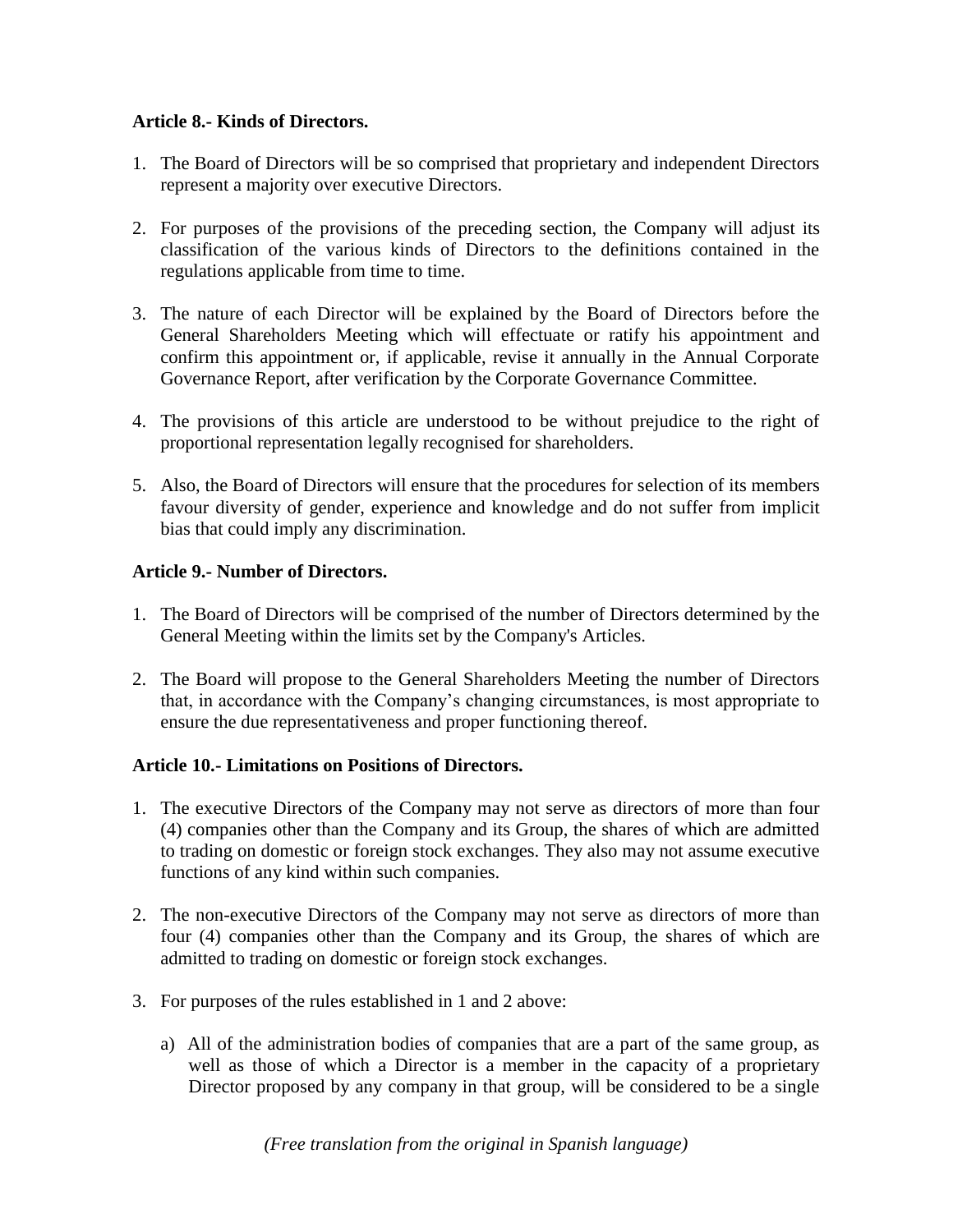administration body, even if the equity interest in or the degree of control over the company does not allow it to be considered to be a member of the group; and

- b) The administration bodies of family-held holding companies or companies that serve as vehicles for the exercise of the profession of the Director, the Director's spouse or a person with a comparable relationship, or the Director's closest relatives, are not included.
- c) By way of exception, for duly justified reasons, the Board of Directors may exempt a Director from this prohibition.

## **Chapter IV.- STRUCTURE OF BOARD OF DIRECTORS**

#### **Article 11.- Chairman of the Board.**

- 1. The Board of Directors, after a report from the Appointment and Remuneration Committee and the Corporate Governance Committee, from its members will designate its Chairman. Without prejudice to the authority contemplated in the Articles, the Chairman, if applicable, will chair the General Shareholders Meeting.
- 2. The Chairman will be responsible for the functions of organisation of the Board and promotion and development of good governance of the Company. Within his organisation functions, he will ensure that the Directors are supplied with sufficient information in advance of board meetings, and work to procure a good level of debate and the active involvement of all members, safeguarding their right to freely express and adopt positions; he will organise and coordinate with the chairman of the relevant Committees the regular evaluation of the Board and, where appropriate, the Chief Executive Officer. He will ensure compliance with the Articles of Association and other internal rules of the Company, and faithful implementation of the resolutions of the General Meeting, the Board of Directors and the Delegated Commission. Also, he will have authority to propose appointments to and changes in the various positions on the Board.
- 3. The Board of Directors may delegate to the Chairman, in whole or in part, all authority and competence of the Board which are susceptible of delegation by law, the Articles and the Regulations, in which case he will have the status of executive Chairman.

In this case, the Chairman of the Board of Directors will be designated with the favourable vote of two thirds of the members of the Board, will chair the Delegated Commission, will be the chief executive in management of the Company and the one ultimately responsible for senior management thereof, also having the following functions:

a) Reporting to the Board and the Delegated Commission on fulfilment of the objectives set by the Board of Directors and, in general, the progress of the business.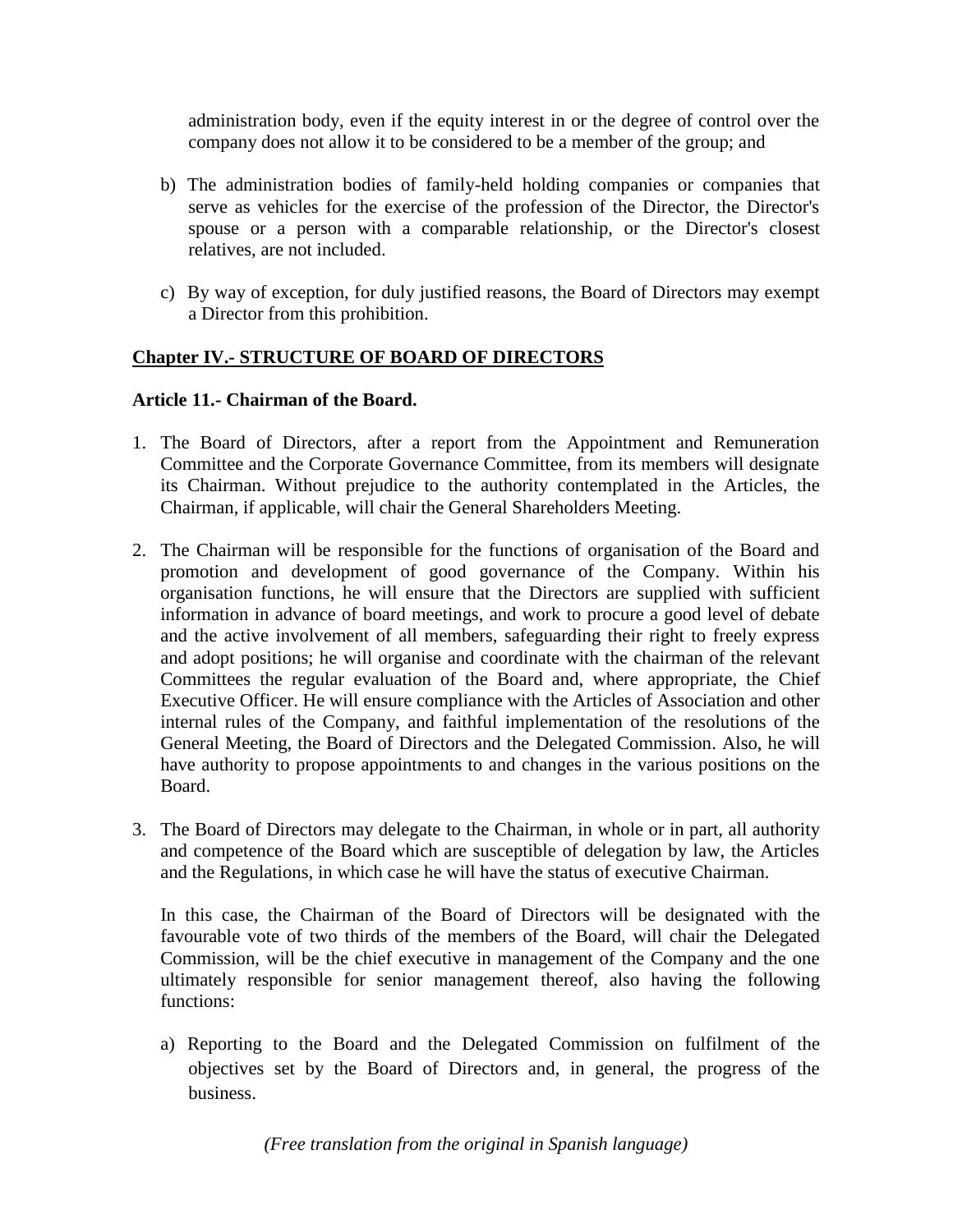- b) Directing the general governance and organisation of the Company.
- c) Supervising the ordinary management of the Business, which will correspond to the position of Chief Executive Officer.
- d) Exercising top-level oversight of the Company.
- e) Together with the Chief Executive Officer and senior management, keeping abreast of the progress of the business.

## **Article 12 .- Coordinating Director.**

- 1. If the Chairman is an executive Director, the Board of Directors, with the abstention of the executive Directors and on proposal of the Corporate Governance Committee, must appoint a Coordinating Director from among the independent Directors, who will be specifically empowered to request a call of the Board of Directors or inclusion of new points on the agenda for a Meeting already called, to coordinate and meet with the nonexecutive Directors and, if applicable, to lead the periodic evaluation of the Chairman of the Board of Directors.
- 2. The position as Coordinating Director will be exercised for a maximum term of two years, with re-election permitted.

## **Article 13.- Honorary Chairman.**

- 1. The Board of Directors may grant the distinction of Honorary Chairman to a person that has held the position of Chairman of the Board of Directors and, by reason of his merits and extraordinary dedication to the Company, deserves to achieve that category after ceasing to be a member of the Board of Directors.
- 2. The resolution appointing the Honorary Chairman adopted by the Board of Directors must be preceded by the corresponding report of the Corporate Governance Committee and the Appointment and Remuneration Committee.
- 3. The distinction of Honorary Chairman is an honorific title and, therefore, the Honorary Chairman is not a member of the Board of Directors. Nonetheless, the Honorary Chairman must comply with the obligations deriving from the duty of loyalty, legally imposed on Directors.
- 4. The appointment of the Honorary Chairman may be revoked by the Board, based on the circumstances of each case.
- 5. The Honorary Chairman may attend all meetings of the Board of Directors, with voice but no vote. He must be called to meetings in due form by the Chairman of the Board.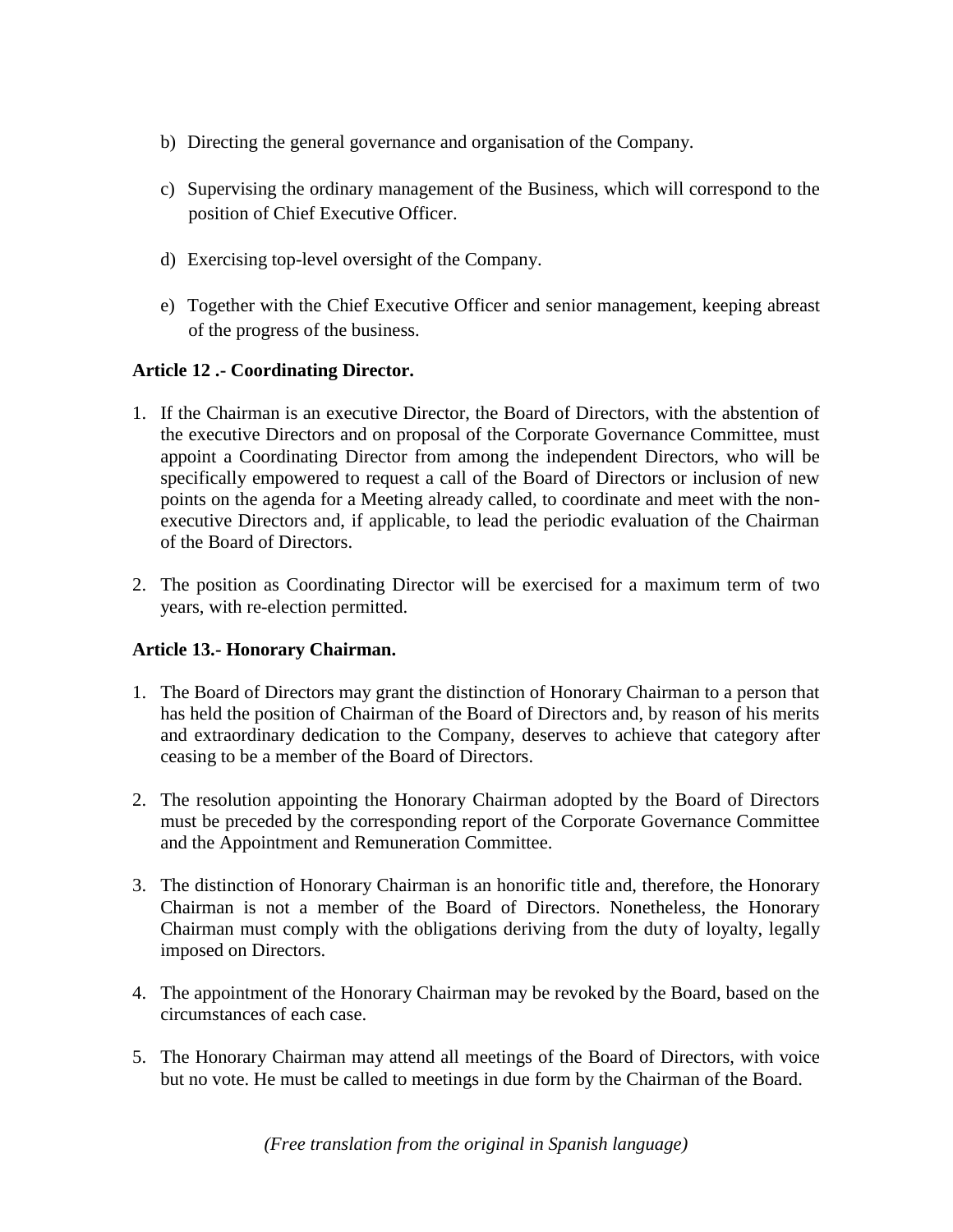### **Article 14.- Chief Executive Officer.**

- 1. The Board of Directors, after a report from the Corporate Governance Committee and the Appointment and Remuneration Committee, will appoint a Chief Executive Officer, to which it will delegate all authority and competence of the Board that are susceptible of delegation by law, the Articles and the Regulations.
- 2. If, in accordance with the provisions of article 11.3 of this Regulation, the Chairman of the Board of Directors has the status of executive Chairman, the Chief Executive Officer will be the principal collaborator of the Chairman in exercise of the functions attributed to him under this Regulation, in addition being responsible for ordinary management of the business.
- 3. If the Chairman of the Board of Directors does not have the status of executive Chairman, the Chief Executive Officer will be the chief executive and responsible for management of the Company, and will have the functions contemplated for the executive Chairman in article 11.3 of this Regulation.

### **Article 15.- Deputy Chairman or Chairmen.**

- 1. The Board, after a report from the Appointment and Remuneration Committee and the Corporate Governance Committee, may designate one or more Deputy Chairmen, who will replace the Chairman, in the event of temporary absence, temporary disability or express delegation by the Chairman, as regards the functioning of the Board of Directors, and will have the other authority contemplated in article 24 of the Articles of Association.
- 2. If there are multiple Deputy Chairmen, absent a resolution to the contrary the first Deputy Chairman will preside and, in the absence of all Deputy Chairmen, the Director designated by the Board of Directors will preside.

#### **Article 16.- Secretary of the Board.**

- 1. The Board of Directors will appoint a Secretary, the Secretary being required to be an attorney but not a Director.
- 2. The Secretary will assist the Chairman in his work and must promote the proper functioning of the Board, in particular seeing to retention of corporate documents, duly reflecting the conduct of meetings in the minute books, and certifying their content and the resolutions adopted, as well as assisting the Chairman in seeing to it that Directors receive the relevant information for exercise of their duties sufficiently in advance and in appropriate format.
- 3. The Secretary in any event will see to it that the actions of the Board are in accordance with applicable regulations and the Articles and other internal rules, assisting the Chairman of the Board as appropriate.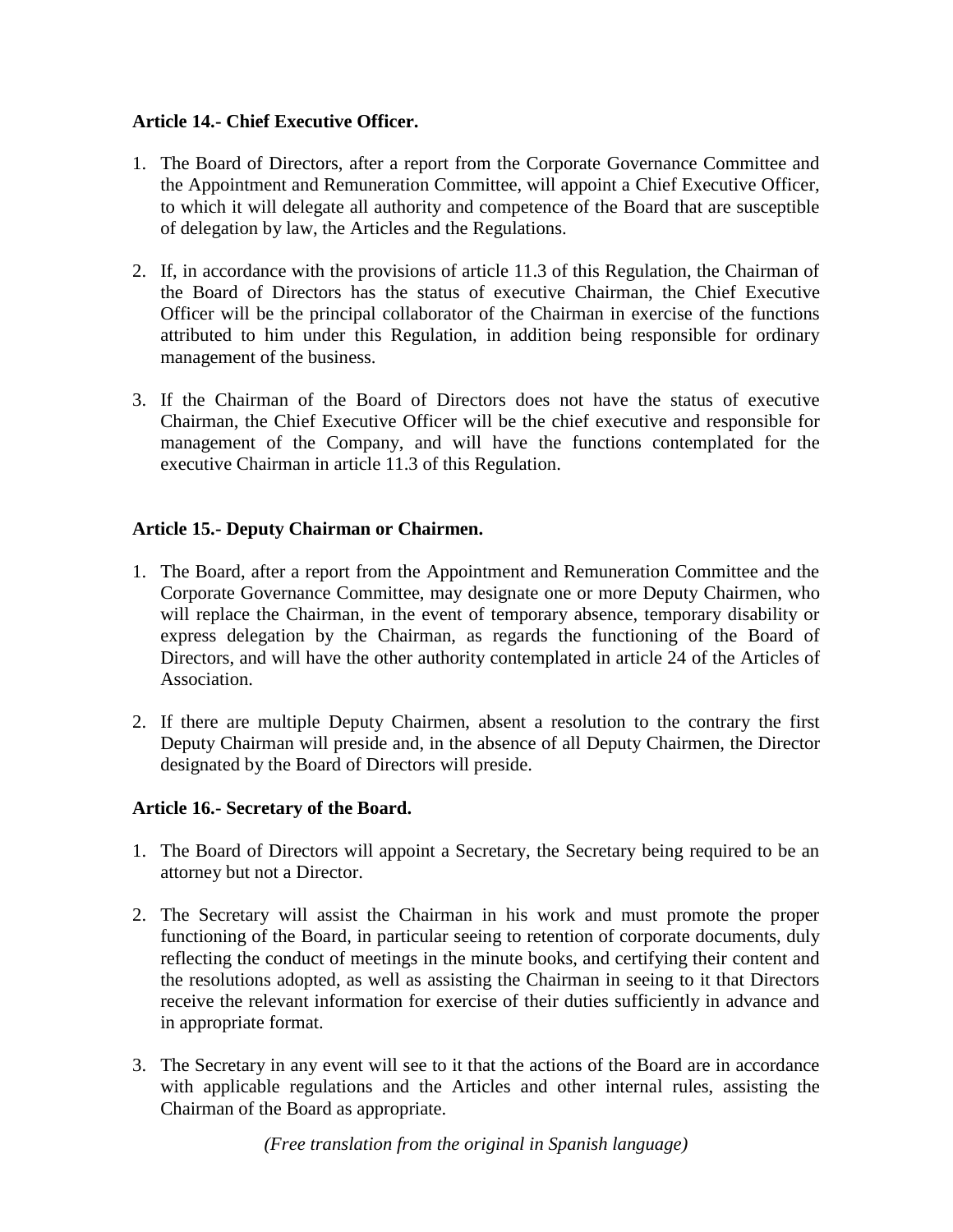- 4. The Board of Directors may appoint a Deputy Secretary, who need not be a Director, to assist the Secretary of the Board of Directors.
- 5. The appointment and, if applicable, removal of the Secretary and the Deputy Secretary will require a prior report from the Appointment and Remuneration Committee and the Corporate Governance Committee.
- 6. In the absence of the Secretary, his functions will be performed by the Deputy Secretary, if any, and in the absence thereof by the Director appointed for that purpose by the Board.

### **Article 17.- Delegated Commission**

1. The Board of Directors will establish an Delegated Commission, which will be comprised of at least a third of the Board members and a maximum of eight (8) Board members. The Delegated Commission will be chaired by the Chairman of the Board of Directors, provided that the Chairman has the status of executive Chairman in accordance with article 11.3 of this Regulation, or, if not, by the Chief Executive Officer. The appointment of the members of the Delegated Commission will be made on proposal of the Chairman of the Board of Directors, with the favourable vote of two thirds of the Directors.

The composition of the Delegated Commission must be with a majority of nonexecutive Directors.

The members of the Delegated Commission will leave office when they leave office as directors, or when so resolved by the Board of Directors.

The Secretary of the Board will act as Secretary of the Committee. The provisions of article 16 above will also apply to the functioning of the Delegated Commission.

Without prejudice to the authority of the Chairman and the Chief Executive Officer, within the framework of the provisions of article 5 of this Regulation, the Delegated Commission will be delegated all authority and competence of the Board that are susceptible of delegation by law, the Articles and the Regulations.

2. The Delegated Commission will meet at least six (6) times each year and whenever it is in the interests of the Company in the judgment of the Chairman, which will call it sufficiently in advance, as well as when requested by two (2) or more of the members of the Delegated Commission.

A majority of the members, present in person or by proxy, will constitute a quorum for the transaction of business at meetings of the Delegated Commission. Members unable to attend may, on an exceptional basis, appoint another director who is a member of the committee to represent them.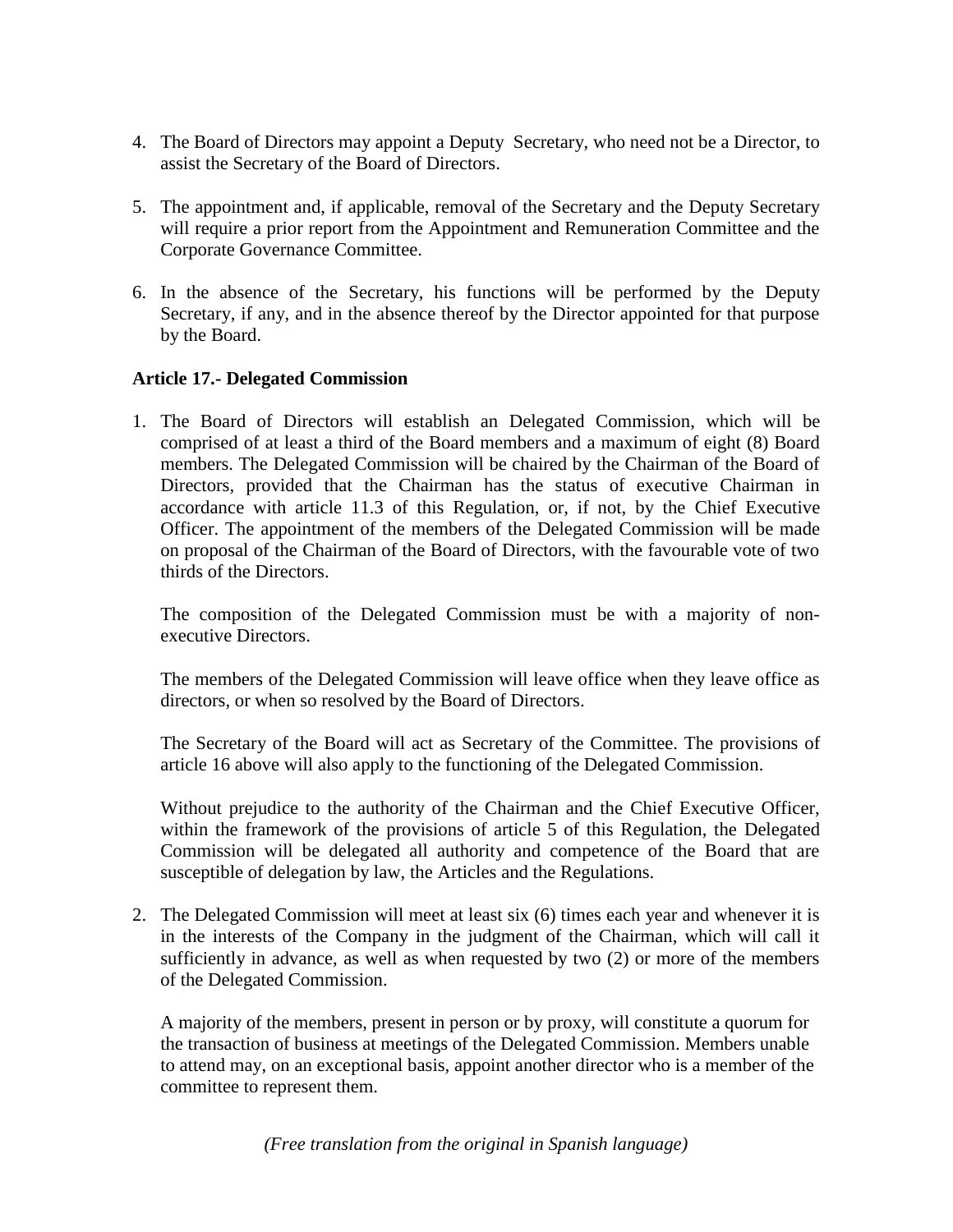Resolutions will be passed by an absolute majority of the members of the Delegated Commission present in person or by proxy.

If not otherwise specifically provided, the operating rules established in this Regulation in respect of the board will be used, provided that they are consistent with the nature and function of this Committee.

When called by the Chairman of the Committee other Directors that are not members of the Committee may also attend its meetings, with voice but no vote, as may managers whose reports are necessary for the conduct of the business.

- 3. The Delegated Commission will prepare minutes of its meetings on the terms provided for the Board of Directors.
- 4. The Delegated Commission will report at the first full meeting of the Board subsequent to its meetings on its activities and will take responsibility for the work performed. The Board will always be apprised of the matters considered and decisions adopted by the Delegated Commission. All members of the Board will receive the information provided at meetings of the Delegated Commission, and copies of the minutes or pro formas thereof before the following meeting of the Board held subsequent to each meeting of the Delegated Commission.
- 5. The Delegated Commission may engage external advisors, when it feels this is necessary for the discharge of its duties.

## **Chapter V.- FUNCTIONING OF THE BOARD.**

#### **Article 18.- Meetings of Board of Directors.**

- 1. The Board of Directors will meet at least once each quarter, and as often as deemed to be appropriate by the Chairman for the proper functioning of the Company, as well as when requested by three (3) or more Directors and when requested by at least one third of the Board members. In this case, the Chairman shall not delay sending the notice by more than five (5) days from the date the request is received.
- 2. Notice of Board meetings, which will always state the agenda of the meeting, will be given by mail, fax, telegram or e-mail, and will be authorised by the signature of the Chairman or of the Secretary or Deputy Secretary acting by order of the Chairman. Notice will be sent at least seven (7) days in advance of the meeting to the domicile or email address designated by each Director.

The call of the Board on the initiative of Directors must be sent within five (5) days following their request.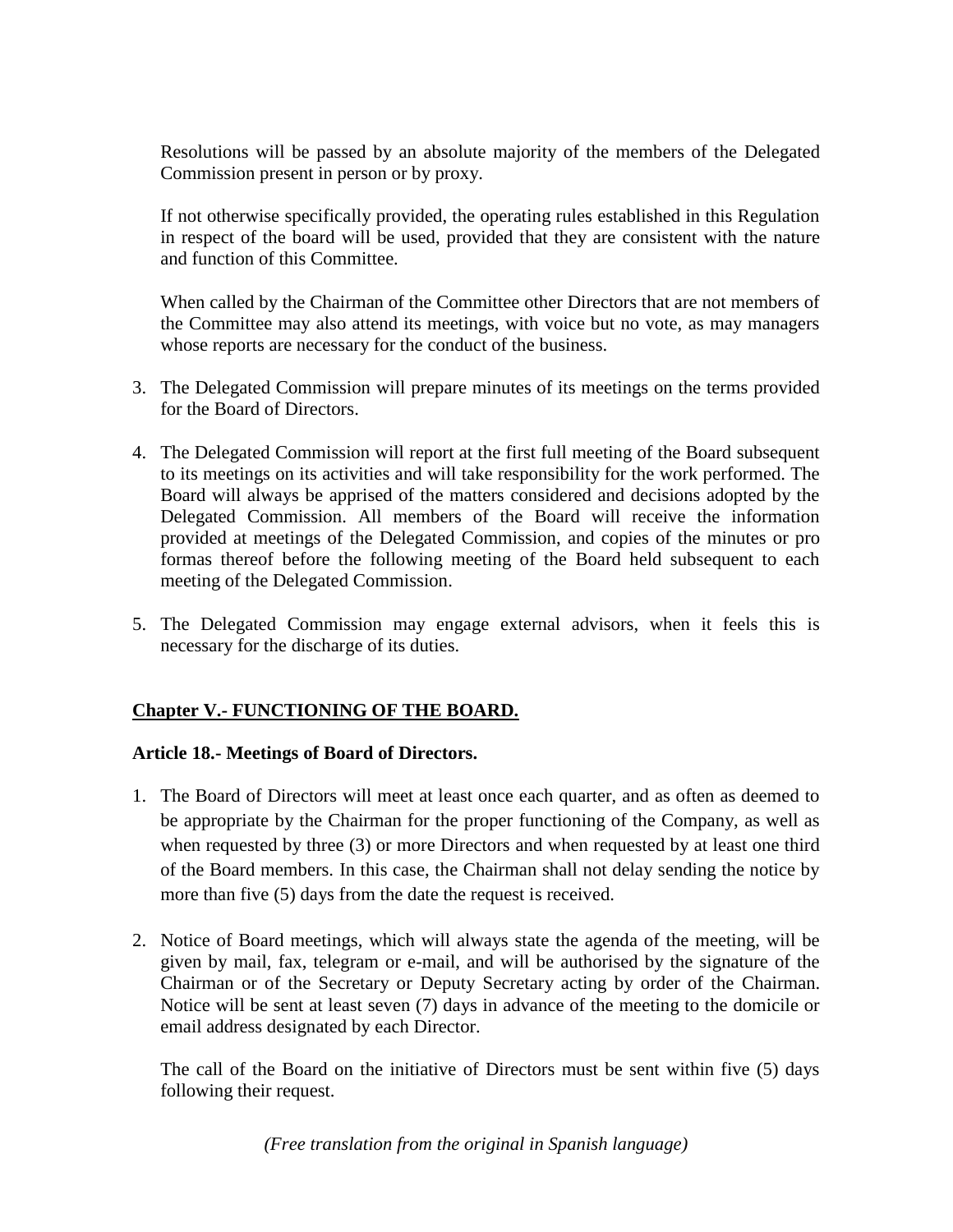- 3. The Chairman will see to it that the Directors have information regarding the progress of the business and other information necessary for deliberation and adoption of the resolutions proposed on the agenda for each meeting of the Board of Directors. The Directors must have the aforesaid information prior to the meeting, sufficiently in advance, unless the Board meets or is exceptionally called for reasons of urgency.
- 4. The Chairman will at all times be entitled to bring before the Board of Directors any matters it considers to be relevant to the Company's interests, regardless of whether or not those matters appear on the agenda for the meeting.
- 5. The advance notice requirement indicated in section 2 above will not apply when, in the Chairman's opinion, circumstances so warrant.
- 6. A meeting of the Board without a call is permissible if, all Directors being present, all of them agree to hold the meeting.
- 7. Adoption of Board resolutions in writing without a meeting will only be permitted when no Director opposes that procedure.

## **Article 19.- Conduct of Meetings.**

- 1. There will be a quorum for a meeting of the Board when at least the majority of the Directors comprising the Board attend, in person or using any other technically possible means (videoconference, telephone or any other similar arrangement), or by proxy.
- 2. Directors must attend meetings personally, preferably being physically present. However, if it is impossible for a Director to attend, the Director will grant a proxy to another Director in attendance, that proxy being required to be in writing, and special for each meeting of the Board, instructing the representative regarding the view of the represented Director. Non-executive Directors may only grant proxies to another nonexecutive Director.
- 3. Unless the law requires a higher majority, resolutions will be adopted by absolute majority of the Directors attending in person or by proxy, with possible ties being decided by a casting vote of the Chairman.
- 4. The Chairman will organise the discussion, ensuring and encouraging the participation of all Directors in the deliberations of the body, and will submit the matters for vote when he deems them to have been sufficiently debated.
- 5. Each Director present in person or by proxy will have one vote.

# **Chapter VI.- APPOINTMENT AND REMOVAL OF DIRECTORS.**

## **Article 20. Appointment of Directors.**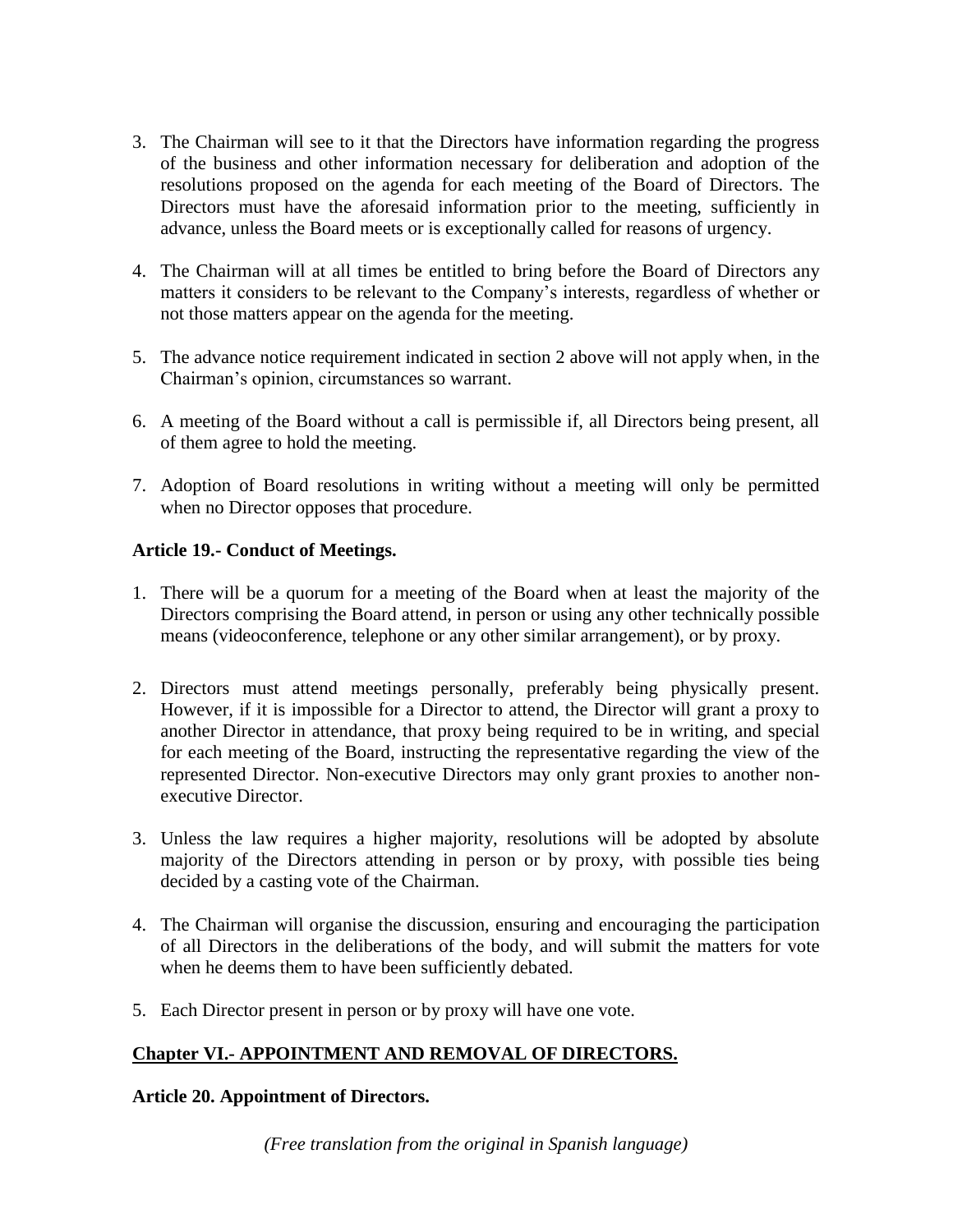- 1. Directors will be appointed by the General Meeting or, on a provisional basis, by the Board of Directors in accordance with the provisions of the applicable regulations and the Articles of Association.
- 2. The proposals for appointment of Directors that the Board of Directors submits for consideration of the General Meeting and the appointment resolutions adopted by the Board using the co-option authority legally attributed to it, must comply with the provisions of this Regulation and be preceded by the corresponding proposal, in the case of independent Directors, or report, for other Directors, of the Appointment and Remuneration Committee. Proposals for appointment of independent Directors in any event must be preceded by a report of the Corporate Governance Committee.

### **Article 21.- Designation of Directors.**

- 1. Proposals for appointment of Directors in any event must attach an explanatory report of the Board of Directors that evaluates the competence, experience and merits of the proposed candidate, which will be attached to the minutes of the General Meeting or of the Board.
- 2. In this regard, the Board of Directors and the Appointment and Remuneration Committee will endeavour, within the scope of their respective powers, to ensure that the chosen candidates are people of proven competence and experience.

#### **Article 22.- Re-Election of Directors.**

Proposals for re-election of Directors that the Board of Directors decides to submit to the General Meeting must be subjected to a formal process of preparation, requiring the following:

- i) in the case of independent Directors, a proposal from the Appointment and Remuneration Committee, after a report from the Corporate Governance Committee; and
- ii) in the case of other Directors, a report from the Appointment and Remuneration Committee.

The reports of the Committees will evaluate the performance and dedication of the proposed Directors to their positions during their prior terms.

#### **Article 23.- Term of Office.**

- 1. Directors will serve for a term of four (4) years. They may be re-elected.
- 2. Directors appointed by co-option may be ratified in their positions by resolution of the first General Meeting after their appointment.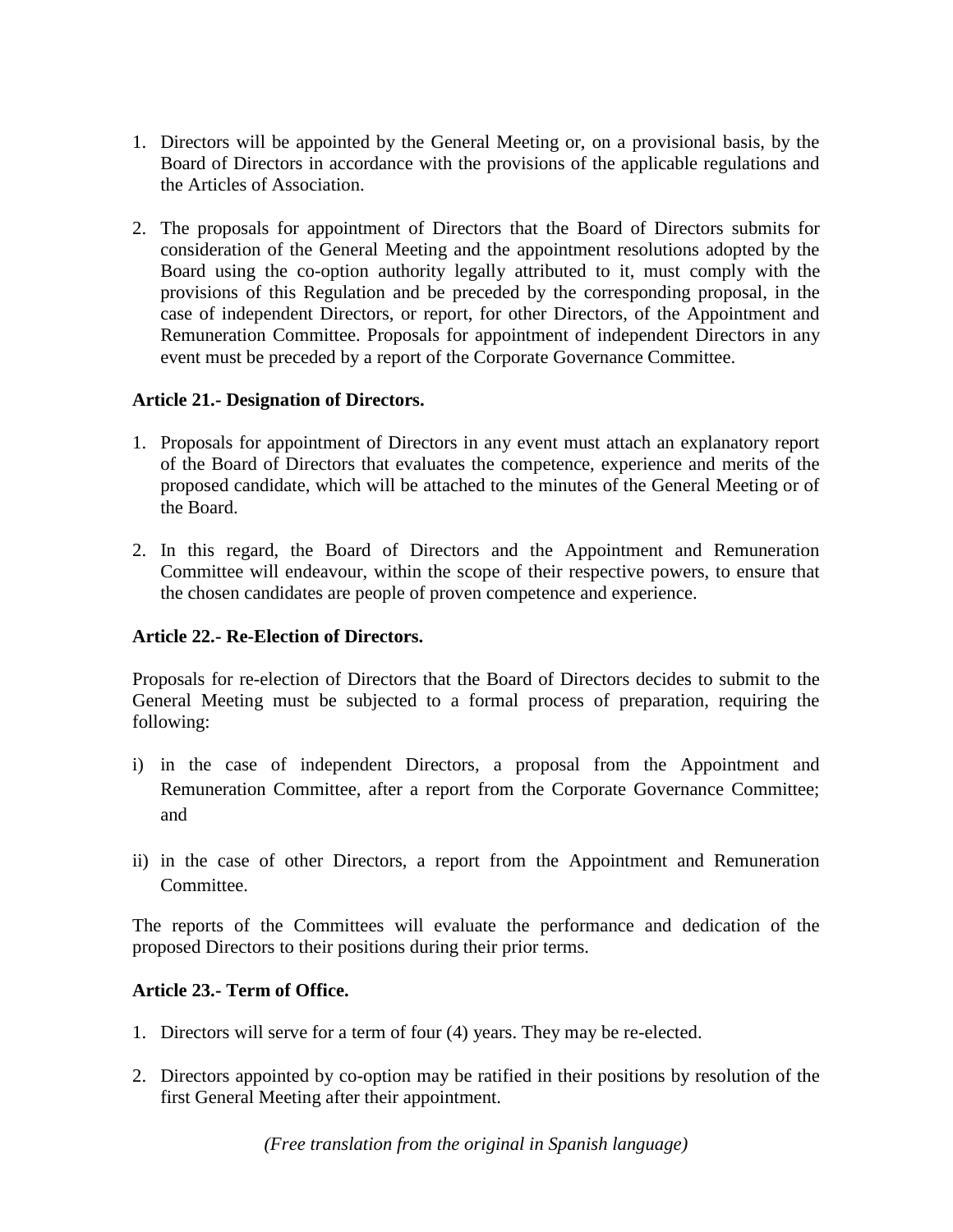If there is a vacancy after the General Meeting is called and before it is held, the Board of Directors may appoint a Director until the holding of the following General Meeting.

### **Article 24.- Removal of Directors.**

- 1. Directors will leave office at the end of the term for which they were appointed, or when so decided by the General Meeting in use of the authority granted to it by law or the Articles.
- 2. Directors must tender their resignation to the Board of Directors and, if the Board deems it to be appropriate, resign in the following cases:
	- 1) When they are subject to any of the circumstances of incompatibility or prohibition or grounds for removal contemplated by law.
	- 2) When a final order has been entered to prosecute them in an ordinary trial for serious crimes, or a judgement has been entered convicting them in summary proceedings as a result of wilful criminal misconduct.
	- 3) When they are seriously admonished by the Board of Directors for violating their duties as Directors.
	- 4) When the reasons for their appointment cease to exist or, in particular, an independent Director or a proprietary Director no longer qualifies as such.
	- 5) When, in the course of one year, they fail to physically attend more than two (2) meetings of the Board of Directors, of the Delegated Commission or of the other Committees to which they belong, of which one necessarily must be of a Board meeting, without just cause in the judgment of the Board, the Delegated Commission or the other Committee to which they belong.
	- 6) When their remaining on the Board, by reason of lack of suitability, on the terms described in article 38.4 this Regulation, may, directly, indirectly or through persons related thereto, put loyal and diligent exercise of their duties in accordance with the corporate interest at risk.
- 3. The Board of Directors will not propose the removal of any independent Director prior to completion of the term of office specified in the Articles for which the director was appointed, except when the Board finds that there is just cause after a report from the Appointment and Remuneration Committee. In particular, just cause will be deemed to exist when the Director has breached the duties inherent in the position.
- 4. Committee members will leave office when they leave office as Directors.

## **Article 25.- Objectivity and Secrecy of Voting.**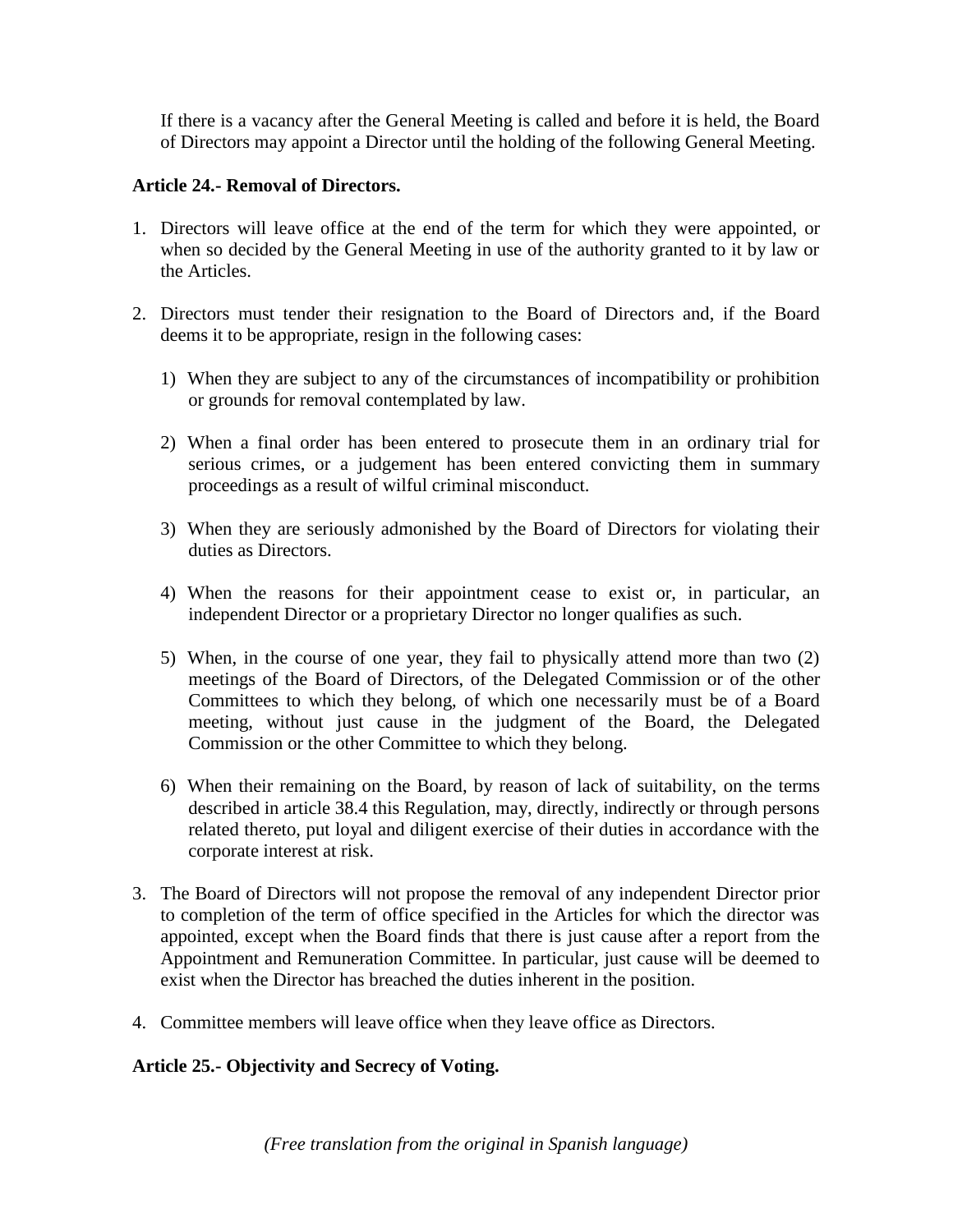All votes of the Board of Directors regarding the appointment, re-election and removal of Directors will be secret if so requested by any of its members, without prejudice to the right of any Director to reflect the sense of his vote in the minutes.

## **Chapter VII .- BOARD OF DIRECTORS COMMITTEES**

### **Article 26.- Board Committees.**

1. The Board of Directors will establish an Audit Committee, an Appointment and Remuneration Committee, a Corporate Governance Committee and a Technological Transformation Committee.

The Committees will meet on call of their Chairman. If not otherwise specifically provided, the operating rules established in this Regulation in respect of the Board will be used, provided that they are consistent with the nature and function of these Committees.

2. Any Committee established by the Board will prepare minutes of its meetings on the terms provided for the Board of Directors, which must be available to all members of the Board of Directors.

The Chairmen of the Committees will report at the first full meeting of the Board subsequent to their meetings on their activities and will take responsibility for the work performed.

3. The Committees may engage external advisors, when they feel this is necessary for the discharge of their duties.

## **Article 27.- Audit Committee.**

- 1. The Audit Committee will be comprised of the number of Directors from time to time determined by the Board of Directors, with a minimum of three (3) and a maximum of five (5). All members of the Audit Committee will be non-executive Directors. At least two (2) of the members of the Committee will be independent, and at least one of them must be appointed taking account of his knowledge and experience in accounting, auditing or both.
- 2. The appointment and removal of Committee members will be carried out by the Board of Directors on proposal of the Chairman.

The members of the Committee will leave office when they leave office as Directors or when so resolved by the Board of Directors.

The Chairman of the Committee will be elected by the Board of Directors from among the members of the Committee that are independent Directors. The Chairman of the Committee must be replaced every four (4) years, and may be re-elected after one year elapses since he left office.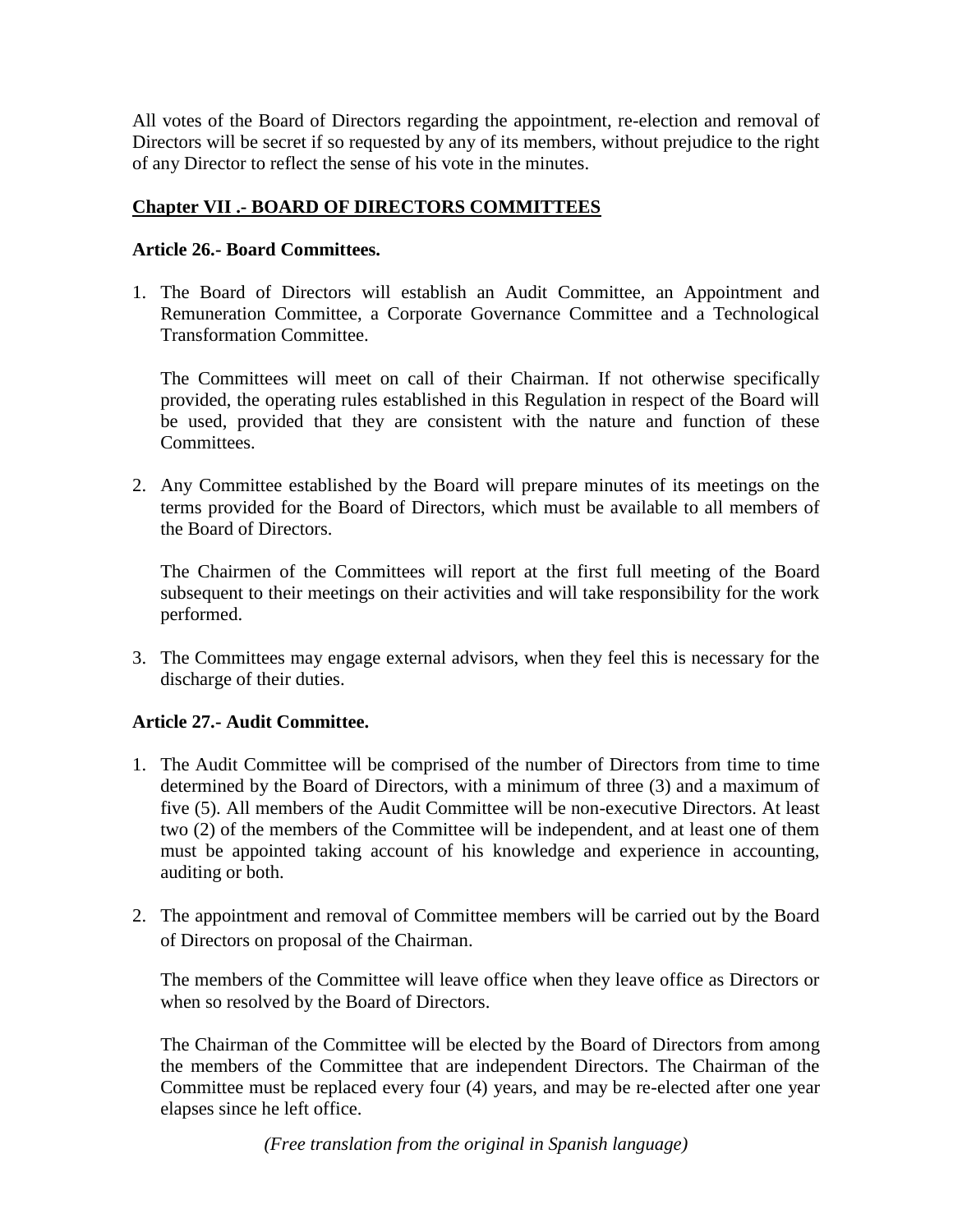The Secretary of the Board of Directors will act as Secretary of the Committee. In his absence, the Deputy Secretary, if any, will act, or in his absence the member of the Committee that it designates.

- 3. The Audit Committee will have the competencies contained in the regulations applicable from time to time.
- 4. The Audit Committee will establish and supervise a mechanism allowing communication to the Audit Committee of irregularities of potential significance, particularly financial and accounting irregularities, discovered within the company. In the case of reports from employees of the Company or its Group, this mechanism will provide for confidentiality and, if deemed to be appropriate, anonymity of the reports.
- 5. The Audit Committee will meet from time to time, as needed, but no less than four (4) times per year.
- 6. Any member of the management team or employee of the company is required to attend the meetings of the committee, whenever requested to do so, to collaborate with it and provide access to any information it may have. The Committee may also require that the statutory auditors attend its meetings.

#### **Article 28.- Appointment and Remuneration Committee.**

- 1. The Appointment and Remuneration Committee will be comprised of a minimum of three (3) and a maximum of five (5) non-executive Directors. At least two of the members of the Committee must be independent Directors.
- 2. The appointment and removal of Committee members will be carried out by the Board of Directors on proposal of the Chairman.

The Appointment and Remuneration Committee may require the attendance of the Company's Chief Executive Officer or any officer or employee at its meetings.

The members of the Appointment and Remuneration Committee will leave office when they leave office as directors or when so resolved by the Board of Directors.

The Chairman of the Committee will be elected by the Board of Directors from among those members of the Committee that are independent Directors.

The Secretary of the Board of Directors will act as Secretary of the Committee. In his absence, the Deputy Secretary, if any, will act, or in his absence the member of the Committee that it designates.

3. The Appointment and Remuneration Committee will have the following basic authority: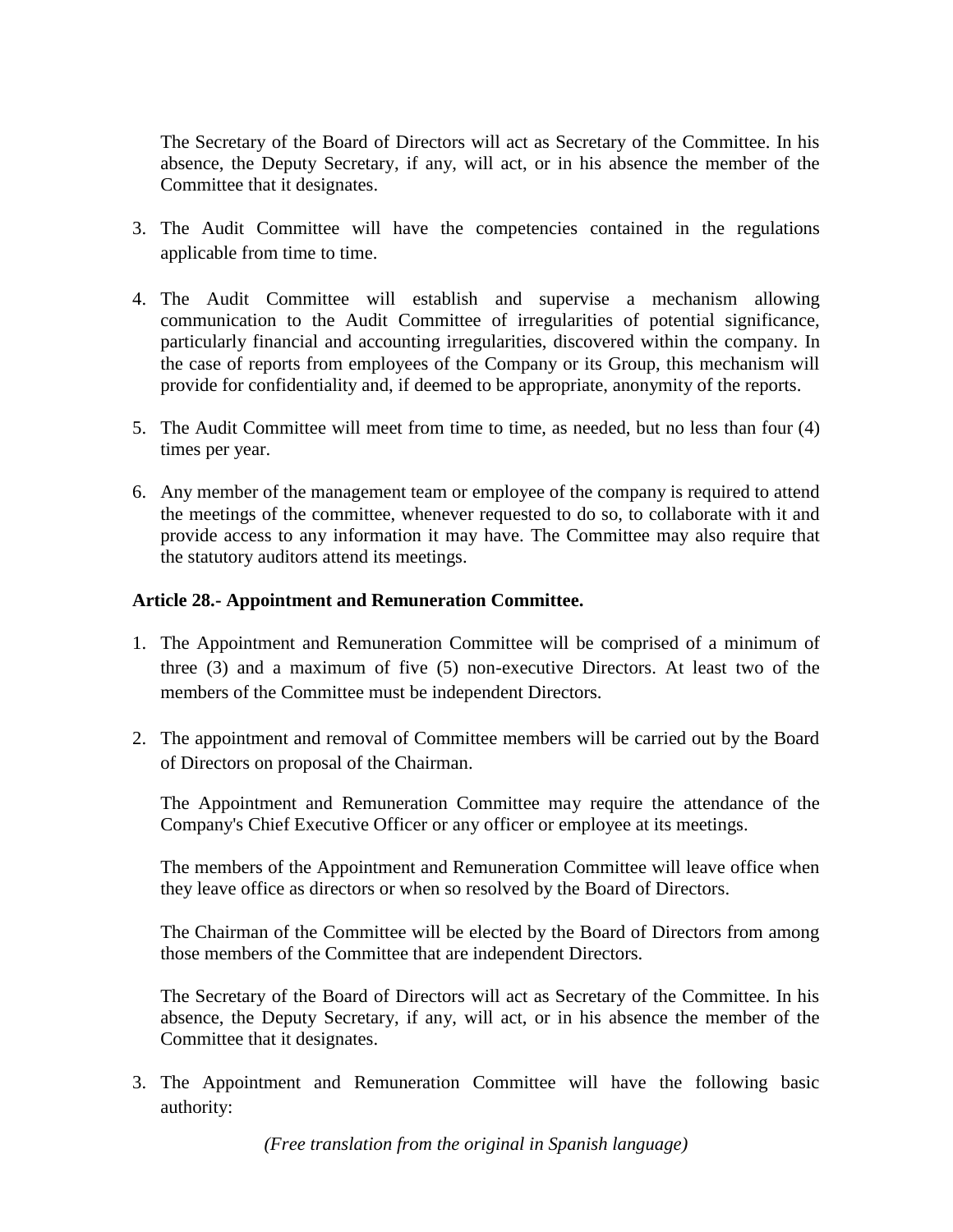- a) Regarding composition of the Board of Directors and the Board Committees of PRISA and the administration bodies of other companies in the Group:
	- i. Evaluating the skills, knowledge and experience required on the Board of Directors. For these purposes, it will define the functions and skills required of candidates that are to fill each vacancy and will evaluate the time and dedication necessary for them to be able to effectively perform their duties.
	- ii. Establishing a goal for representation of women on the Board of Directors, and developing guidance on how to achieve that goal.
	- iii. With a report from the Corporate Governance Committee, making proposals to the Board of Directors of independent Directors to be appointed by cooption or for submission to decision by the General Meeting of shareholders, and proposals for re-election or removal of those Directors by the General Meeting of shareholders.
	- iv. Reporting on proposals for the appointment of other Directors to be designated by co-option or for submission thereof to decision of the General Meeting of shareholders, as well as proposals for re-election or removal by the General Meeting of shareholders, or when there is just cause by reason of the Director's having breached the duties inherent in the position and the bringing of disciplinary proceedings that may mean removal of the Director.
	- v. Reporting, if applicable, on the proposed appointment of the individual representative of a Director that is a legal person.
	- vi. Proposing the classification of Directors in the executive, proprietary, independent or other external Director categories, when appointment of the Directors is to be made or ratified by the General Meeting on proposal of the Board.
	- vii. Reporting, together with the Corporate Governance Committee, on proposals for appointment of the Chairman and Deputy Chairman of the Board, the Chief Executive Officer, the Secretary and Deputy Secretary of the Board, the members of the Delegated Commission and the other Committees of the Board of Directors.
	- viii. Reporting, together with the Corporate Governance Committee, on a proposal for removal of the Secretary and Deputy Secretary of the Board.
		- ix. Reviewing and organising the succession of the Chairman of the Board of Directors and, if applicable, the chief executive of the Company, formulating the proposals to the Board of Directors considered to be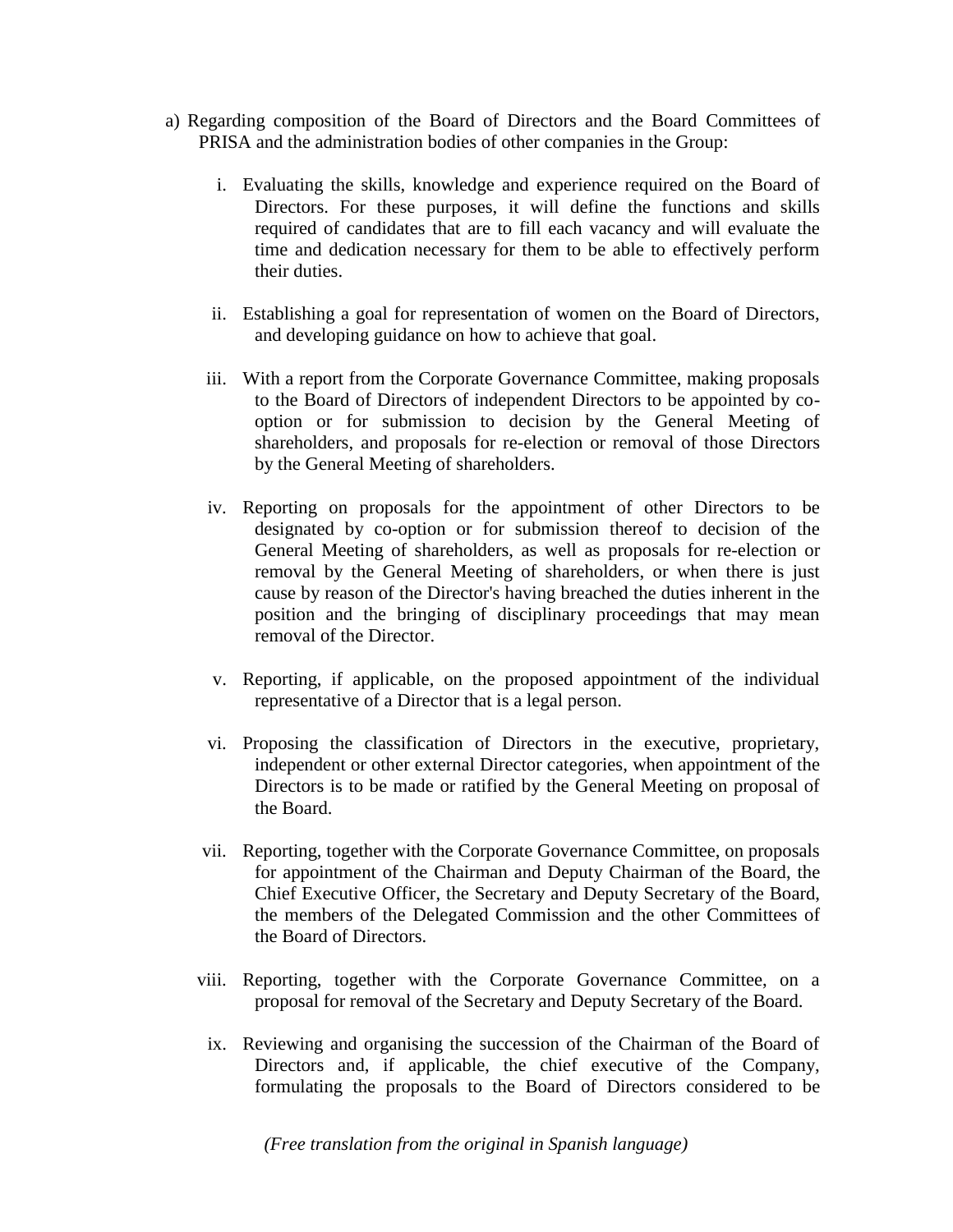appropriate, in order for that succession to occur in an orderly and wellplanned manner.

- x. Reporting on proposals for the appointment of the representatives of the Company on the administration bodies of its subsidiary companies.
- b) Regarding the senior management of the Group:
	- i. Proposing the classification of senior management personnel.
	- ii. Reporting on proposals for appointment and removal of senior managers and the basic terms of their contracts.
	- iii. Receiving information and, if necessary, issuing reports on disciplinary action taken against senior managers of the Company.
- c) Regarding the compensation policy:
	- i. Proposing to the Board of Directors, for submission to the General Shareholders Meeting, the compensation policy for Directors and general managers or those performing senior management functions under the direct supervision of the Board, Delegated Commissions or Chief Executive Officer, as well as the individual compensation and other contractual conditions of executive Directors, ensuring compliance therewith.
	- ii. Approving the objectives associated with variable compensation of executive Directors and/or the managers.
	- iii. Reporting to the Board on calculation of the variable compensation of the senior managers of the Company, as well as calculation of other incentive plans destined thereto.
	- iv. Ensuring compliance with the compensation policy established by the Company.
- d) Other authority
	- i. Annually approving a report on the functioning of the Committee and proposing publication thereof to the Board of Directors, upon the holding of the General Shareholders Meeting.
	- ii. Exercising all other powers assigned to the Committee in this Regulation.
- 4. The Committee will meet whenever the Board of Directors of the Company or the Delegated Commission requests that it issue a report or approve proposals on matters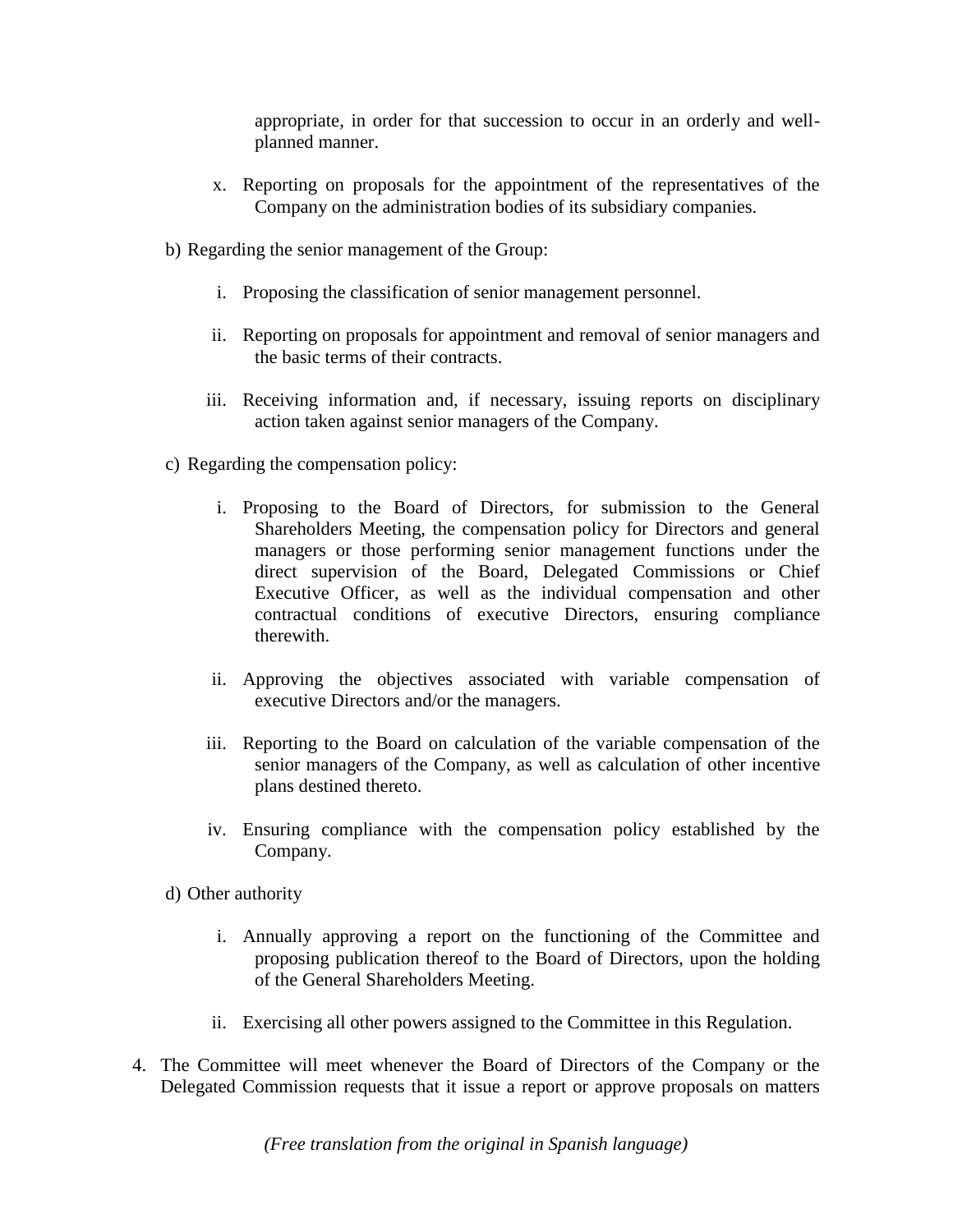within the scope of the Committee's responsibilities, and whenever the Committee Chairman deems appropriate for the proper discharge of the Committee's duties.

5. Any member of the management team or employee of the company is required to attend the meetings of the committee, whenever requested to do so, to collaborate with it and provide access to any information it may have.

### **Article 29.- Corporate Governance Committee.**

- 1. The Corporate Governance Committee will be comprised of a minimum of three (3) and a maximum of five (5) non-executive Directors. At least two (2) of them must be independent Directors.
- 2. The appointment and removal of Committee members will be carried out by the Board of Directors on proposal of the Chairman.

The members of the Corporate Governance Committee will leave office when they leave office as directors or when so resolved by the Board of Directors.

The Chairman of the Committee will be elected by the Board of Directors from among those members of the Committee that are independent.

The Secretary of the Board of Directors will act as Secretary of the Committee. In his absence, the Deputy Secretary, if any, will act, or in his absence the member of the Committee that it designates.

- 3. The Corporate Governance Committee will have the following basic authority:
	- a) Regarding composition of the Board of Directors and the Board Committees:
		- i. Reporting on proposals for the appointment of independent Directors.
	- ii. Proposing the appointment of the Coordinating Director to the Board.
	- iii. Annually reviewing the classification of the Directors in order to prepare the Annual Corporate Governance Report.
	- iv. Reporting, together with the Appointment and Remuneration Committee, on proposals for appointment of the Chairman and Deputy Chairman of the Board, the Chief Executive Officer, the Secretary and Deputy Secretary of the Board of Directors, and the members of the Delegated Commission and the other Committees of the Board of Directors.
	- v. Reporting, together with the Appointment and Remuneration Committee, on proposals for removal of the Secretary and Deputy Secretary of the Board of Directors.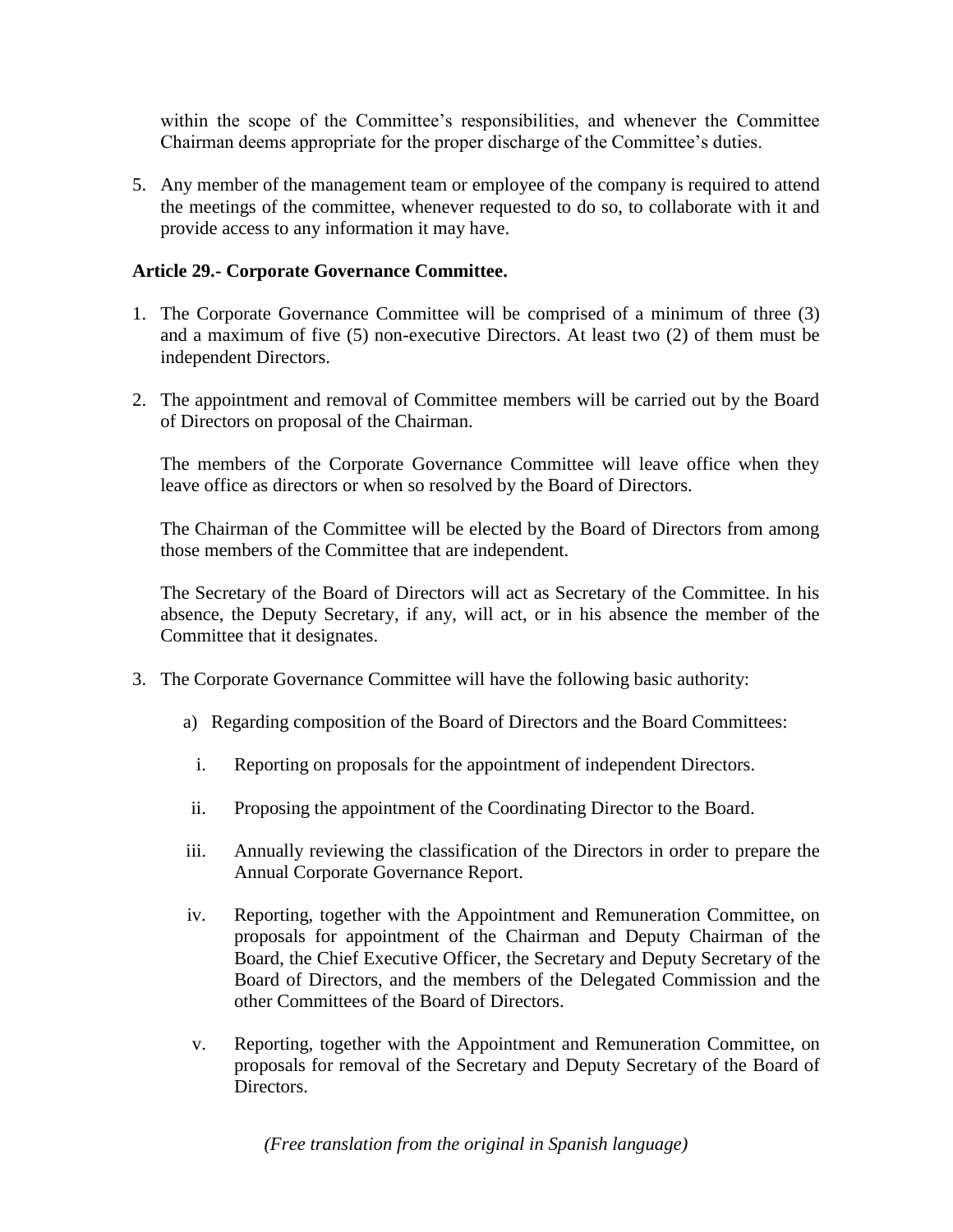- vi. Presenting a report to the Board of Directors for evaluation of the functioning of the Board and its Committees, also presenting an action plan correcting the detected deficiencies, if any, as well as performance of their functions by the Chairman of the Board, which evaluation will be addressed to the Coordinating Director, and by the chief executive of the Company.
- b) Regarding the corporate governance and corporate social responsibility strategy of the Company:
	- i. Promoting the Company's corporate governance strategy.
- ii. Being apprised of, promoting, guiding and supervising the actions of the Company regarding corporate social responsibility and sustainability and corporate reputation and reporting thereon to the Board of Directors and the Delegated Commission, as applicable.
- iii. Reporting and proposing to the Board of Directors the approval of the Annual Corporate Governance Report.
- iv. Reporting and proposing to the Board of Directors the approval of the annual report on corporate social responsibility and, in general, issuing the reports and undertaking the actions that, regarding corporate social responsibility and sustainability, correspond thereto, and in addition, those required in accordance with the corporate governance of the Company or requested by the Board of Directors or its Chairman.
- c) Regarding the Company's internal rules:
	- i. Proposing approval of a Code of Conduct to the Board.
- ii. Reporting on proposals for amendment of the Articles of Association, the Board Regulation, the Meeting Regulation, the Rules for the Functioning of the Electronic Shareholder Forum, the Internal Conduct Regulation, the Code of Conduct and any other governance rules of the Company.
- iii. Examining compliance with the Board Regulation, the Internal Conduct Regulation and, in general, the company's governance rules, and making the proposals necessary for improvement.
- d) Other authority:
- i. Reviewing the regulatory compliance policy and proposing all measures necessary to strengthen it.
- ii. Annually approving a report on the functioning of the Committee and proposing publication thereof to the Board of Directors, upon the holding of the General Shareholders Meeting.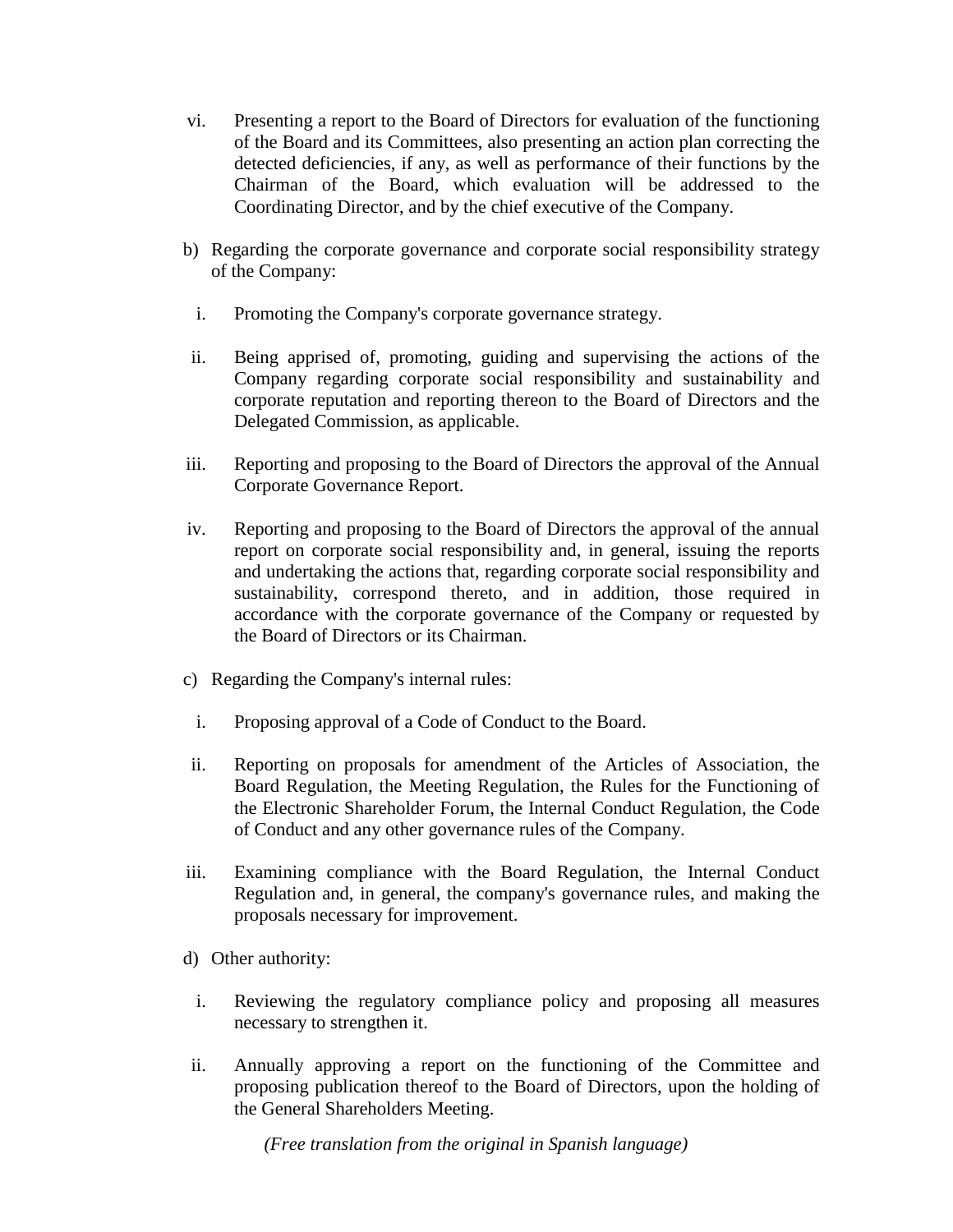- iii. Exercising all other powers assigned to the Committee in this Regulation.
- 4. The Committee will meet whenever the Board of Directors of the Company or the Delegated Commission requests that it issue a report or approve proposals on matters within the scope of the Committee's responsibilities, and whenever the Committee Chairman deems appropriate for the proper discharge of the Committee's duties.
- 5. For the fulfilment of its duties, the Committee may request attendance at its meetings of any member of the management team or personnel of the Company, and any worker of the Company or any of its subsidiaries, and will have access to all corporate information.

### **Article 30.- Committee for Strategic Digital Change**

- 1. The Committee for Strategic Digital Change will be comprised of a minimum of three (3) and a maximum of five (5) Directors. At least two (2) of them must be independent Directors.
- 2. The appointment and removal of Committee members will be carried out by the Board of Directors on proposal of the Chairman.

The members of the Committee for Strategic Digital Change will leave office when they leave office as directors or when so resolved by the Board of Directors.

The Chairman of the Committee will be elected by the Board of Directors from among those members of the Committee that are independent.

The Deputy Secretary of the Board, if any, will act as Secretary of the Committee. In his absence, the Secretary of the Board of Directors and, in the absence of the Secretary, the member of the Committee designated by it will so act.

- 3. The Committee for Strategic Digital Change will have the following basic authority:
	- i. Being apprised of, promoting, guiding and supervising the actions of the Company regarding innovation, digital transformation and reporting thereon to the Board of Directors.
	- ii. Proposing a coordinated strategy for digital transformation of the Company and its various Business Units, and for evaluation of its impact on present or future business.
	- iii. Advising the Board of Directors in relation to innovation, technology developments and adaptation to new realities.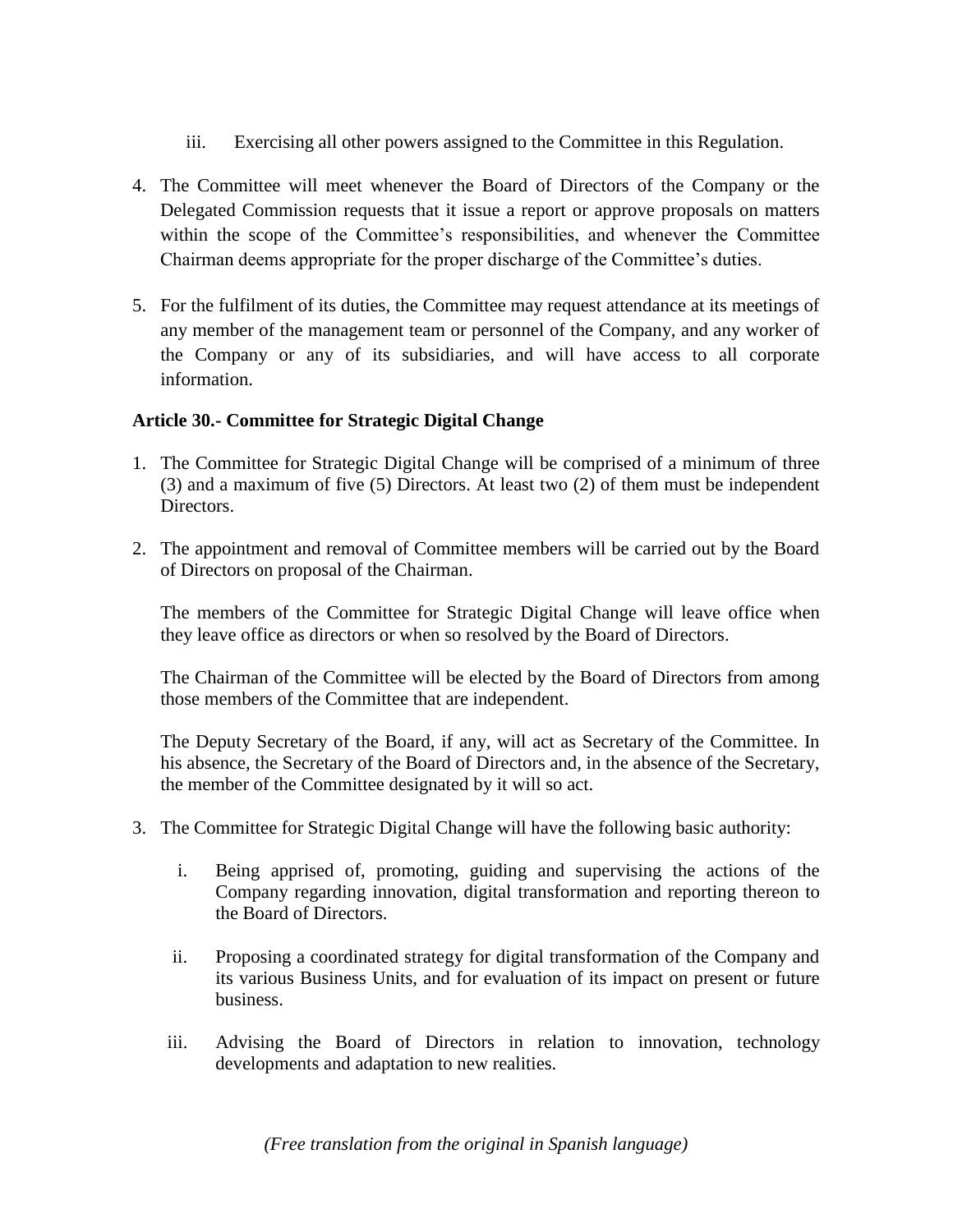- iv. Advising the Board of Directors in the preparation of a Strategic Plan for digital transformation and supervising implementation of that Strategic Plan.
- v. Periodically reviewing the Strategic Plan for digital transformation and proposing amendment and updating thereof to the Board of Directors.
- vi. Seeing to achievement of the milestones fixed in the Strategic Plan for digital transformation and evaluating implementation thereof by the Company and its business units.
- vii. Advising the Board of Directors regarding any digital initiatives existing in the market that may be beneficial for the Company.
- viii. Evaluating the business opportunities and initiatives presented to the Company in the digital and technological transformation area.
- ix. Evaluating, analysing and reporting to the Board of Directors on investment transactions in the digital transformation area.
- x. Analysing the various measurement and observation tools launched at the national and international level regarding digital transformation and providing recommendations for improvement of the positioning of the Company and its group of companies.
- xi. Annually approving a report on the functioning of the Committee and proposing publication thereof to the Board of Directors, upon the holding of the General Shareholders Meeting.
- 4. The Committee will meet periodically based on needs and whenever the Board of Directors of the Company or the Delegated Commission requests that it issue a report or approve proposals on matters within the scope of the Committee's responsibilities, and whenever the Committee Chairman deems appropriate for the proper discharge of the Committee's duties.
- 5. For the fulfilment of its duties, the Committee may request attendance at its meetings of any member of the management team or personnel of the Company, and any worker of the Company or any of its subsidiaries, and will have access to all corporate information.

## **Chapter VIII - DIRECTOR INFORMATION.**

## **Article 31.- Rights of Information and Examination.**

1. A Director will have a duty to demand and right to receive, with the broadest authority, the information and advice needed regarding any aspect of the Company, provided that it is so required for the performance of the Director's functions. The right to information extends to subsidiary companies, whether domestic or foreign, and will be channelled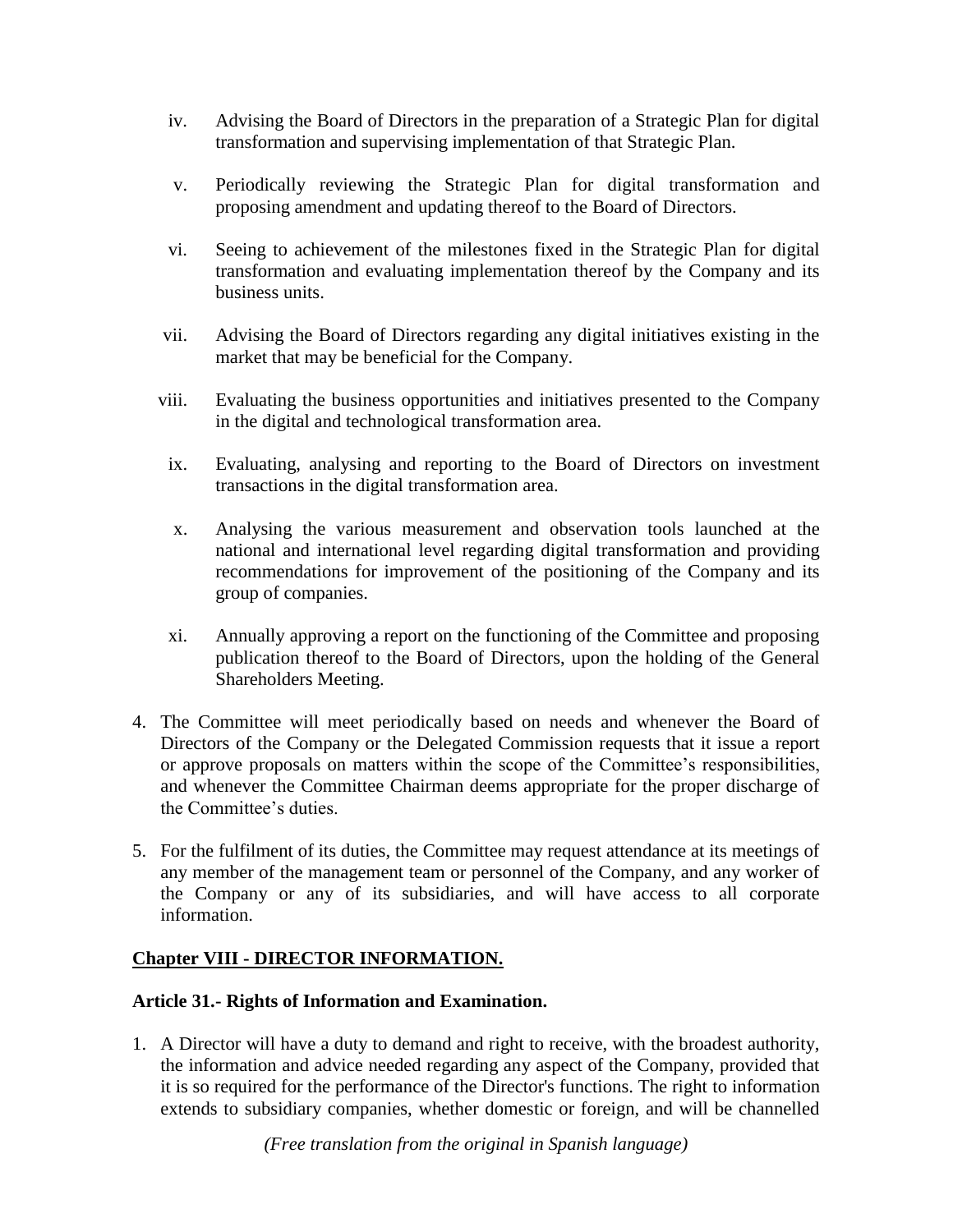through the Chairman, who will respond to the Director's requests, directly providing the information, offering the appropriate spokesman or marshalling such resources as may be necessary for the requested examination.

In addition the Chairman of the Board, with the assistance of the Secretary, will see to it that all Directors are provided with all documentation that is distributed at meetings of the Delegated Commission and the various other Committees.

2. The Chairman on an exceptional and temporary basis may restrict access to given information, reporting that decision to the Board of Directors at the following meeting.

## **Article 32.- Expert Assistance.**

1. In order to be assisted in the performance of his duties, any Director may request the engagement, at the expense of the Company, of legal, accounting, technical, commercial, financial, commercial and other expert advisors.

Such advice must necessarily relate to specific problems of a degree importance and complexity that arise in the discharge of the directors' duties.

2. The request to engage the advisor will be channelled through the Chairman, which may subject it to prior authorisation of the Board of Directors for engagements with an amount above the cap established by the Board of Directors for a period of four (4) years, which may be denied when there are reasons so justifying.

## **Chapter IX.- DIRECTOR COMPENSATION.**

#### **Article 33.- Director Compensation.**

- 1. Directors will be entitled to receive such compensation as may be determined by the Board of Directors in accordance with the provisions of the Articles.
- 2. The Board will endeavour to ensure that Directors' compensation follows the market standards. The compensation in any event must be in reasonable proportion to the size of the Company, the economic situation existing from time to time and the market standards of comparable undertakings. Also, the established compensation scheme must be aimed at promoting the profitability and long-term sustainability of the Company, and must incorporate the safeguards necessary to prevent excessive risk assumption and reward of unfavourable results.

In any event, compensation linked to Company earnings must take account of any qualifications stated in the audit report that reduce those earnings.

3. Directors' compensation will be transparent. The Notes, as an integral part of the Annual Accounts, and the Annual Report on Compensation of Directors, will contain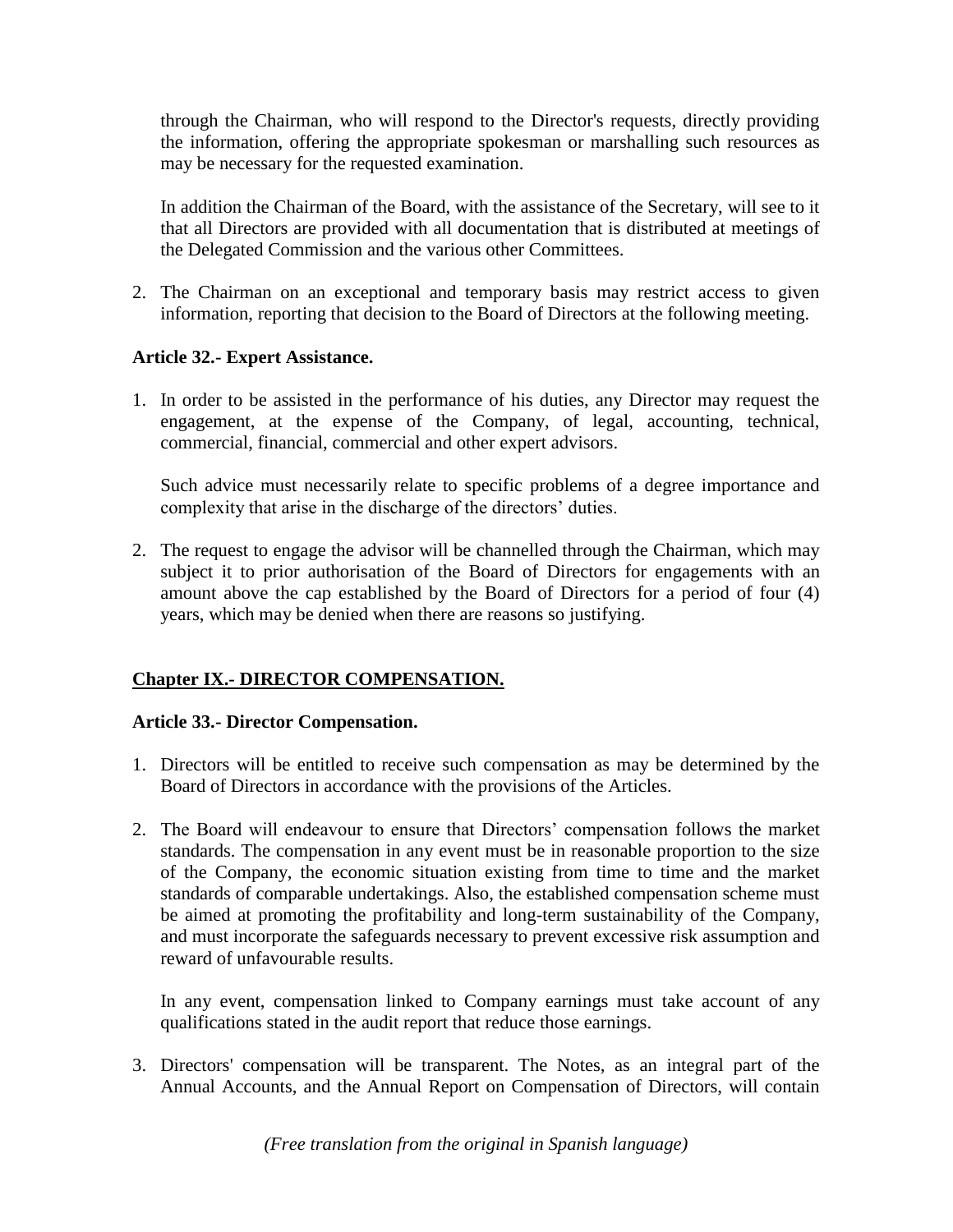both the information required by law and such other information as is deemed to be appropriate on the compensation received by the members of the Board of Directors.

### **Article 34.- Compensation of Executive Directors.**

- 1. The compensation of Directors contemplated in the Articles will be compatible with and independent of salaries, compensation, indemnification, pensions or indemnifications of any kind, established generally or specifically for those members of the Board of Directors that hold any compensated position or responsibility, whether or not of an employment nature, with the Company or Companies in its Group (that meaning those within the scope of article 42 of the Commercial Code).
- 2. Directors that have been assigned executive functions will be entitled to receive compensation for the performance of those functions, which will be determined by the Board of Directors in accordance with the provisions of the compensation policy for Directors approved by the General Meeting, which will be included in the contract referred to in this article.
- 3. When a Director performs executive functions, it will be necessary to enter into a contract between the Director and the Company, which must contain all categories in which compensation may be obtained for performance of executive functions, and must be approved in advance by the Board of Directors, after a proposal of the Appointment and Remuneration Committee, with the favourable vote of two thirds of its members, it being required that it be attached as an annex to the minutes of the meeting. The affected Director must refrain from attendance, deliberation and participation in voting.

The contract must contain all references required by law and be consistent with the Company's compensation policy.

## **Article 35.- Compensation of External Directors.**

The Board of Directors will adopt all measures available to it to ensure that the compensation of external Directors is in compliance with the following guidelines:

- a) Outside directors must be compensated based on their actual time commitments.
- b) The amount of independent Directors' compensation must be calculated so that it offers incentives for time commitment, without undermining their independence.

## **Chapter X.- DIRECTOR DUTIES**

## **Article 36.- General Director Duties. General Duty of Diligence.**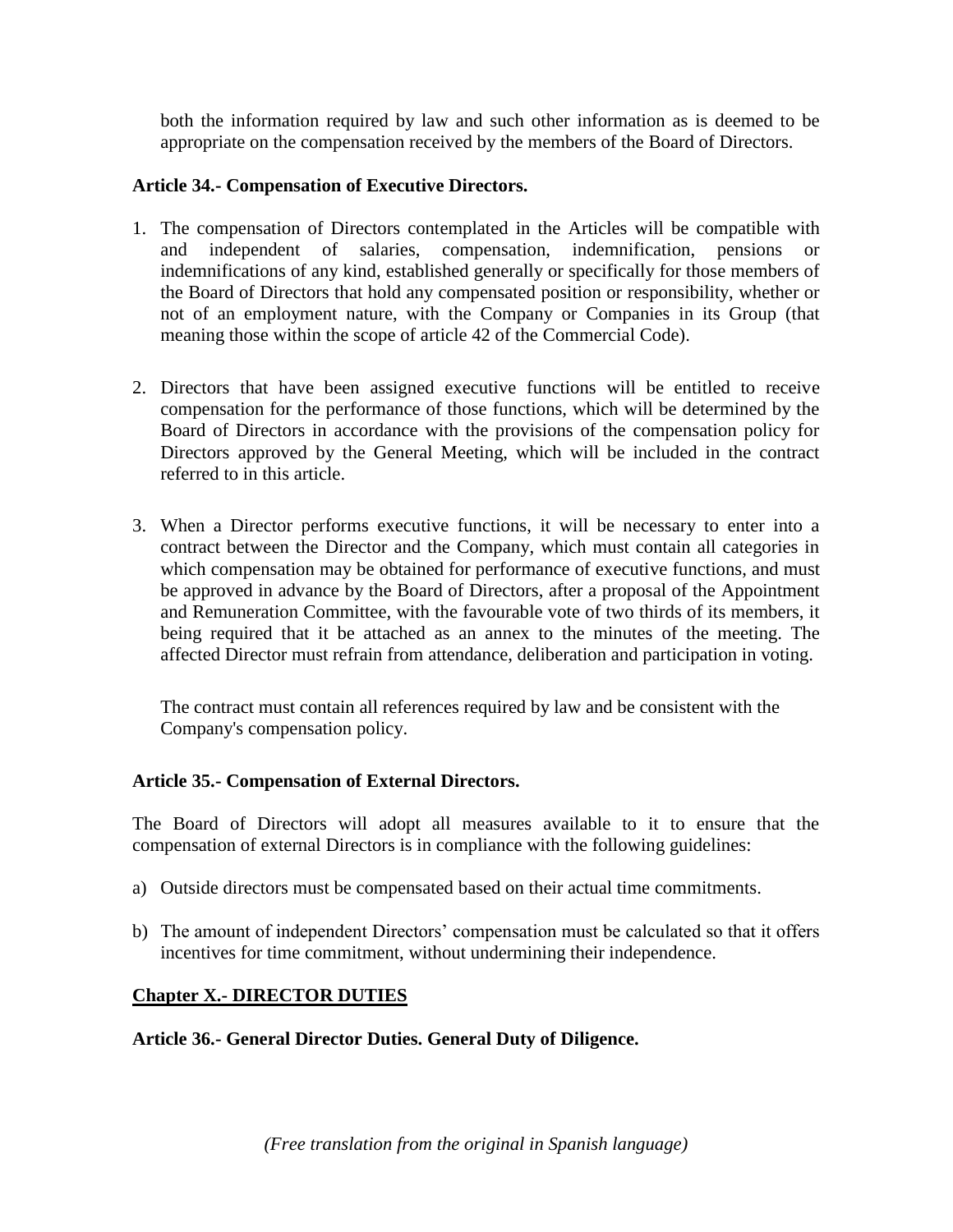- 1. As provided in articles 5 and 6, the function of a Director is to guide and supervise management of the Company in order to maximise its actual value for the benefit of the shareholders.
- 2. In the performance of the Director's functions, it will act, in compliance with the duties imposed by law and the Articles, with the diligence of a prudent businessman, taking account of the nature of the position and the functions assigned to each Director. A Director in particular will be required to:
	- a) Be informed and prepare adequately for meetings of the Board and the Committees to which the Director belongs (if applicable including the Delegated Commission). In this regard, the Director will have the duty to demand and the right to receive from the Company the appropriate information necessary for it to comply with its obligations.
	- b) Attend meetings of the Delegated Commission, if applicable, and the other Committees of which he is a member and actively participate in deliberations so that his judgment effectively contributes to decision-making.
	- c) Dedicate sufficient time and adopt the measures necessary for proper management and control of the Company.
	- d) Perform any specific task assigned to him by the Board of Directors that is reasonably within his time commitment.
	- e) Promote investigation of any irregularity in management of the Company of which he may have notice, and the monitoring of any risk situation.
	- f) Comply with the Code of Conduct, the Internal Conduct Regulation and this Regulation.
	- g) Fulfil the other duties and obligations established by law.
- 3. In the area of strategic and business decisions, which are subject to business discretion, the standard of care of a prudent businessman will be deemed to have been met when a Director has acted in good faith, without a personal interest in the subject matter of the decision, with sufficient information and in accordance with an appropriate decision procedure.

## **Article 37.- Duty of Loyalty.**

Directors must fulfil their duties with the loyalty of a faithful representative, acting in good faith in the Company's best interests. In particular they must:

a) Refrain from using their powers for any purposes other than those for which they were granted.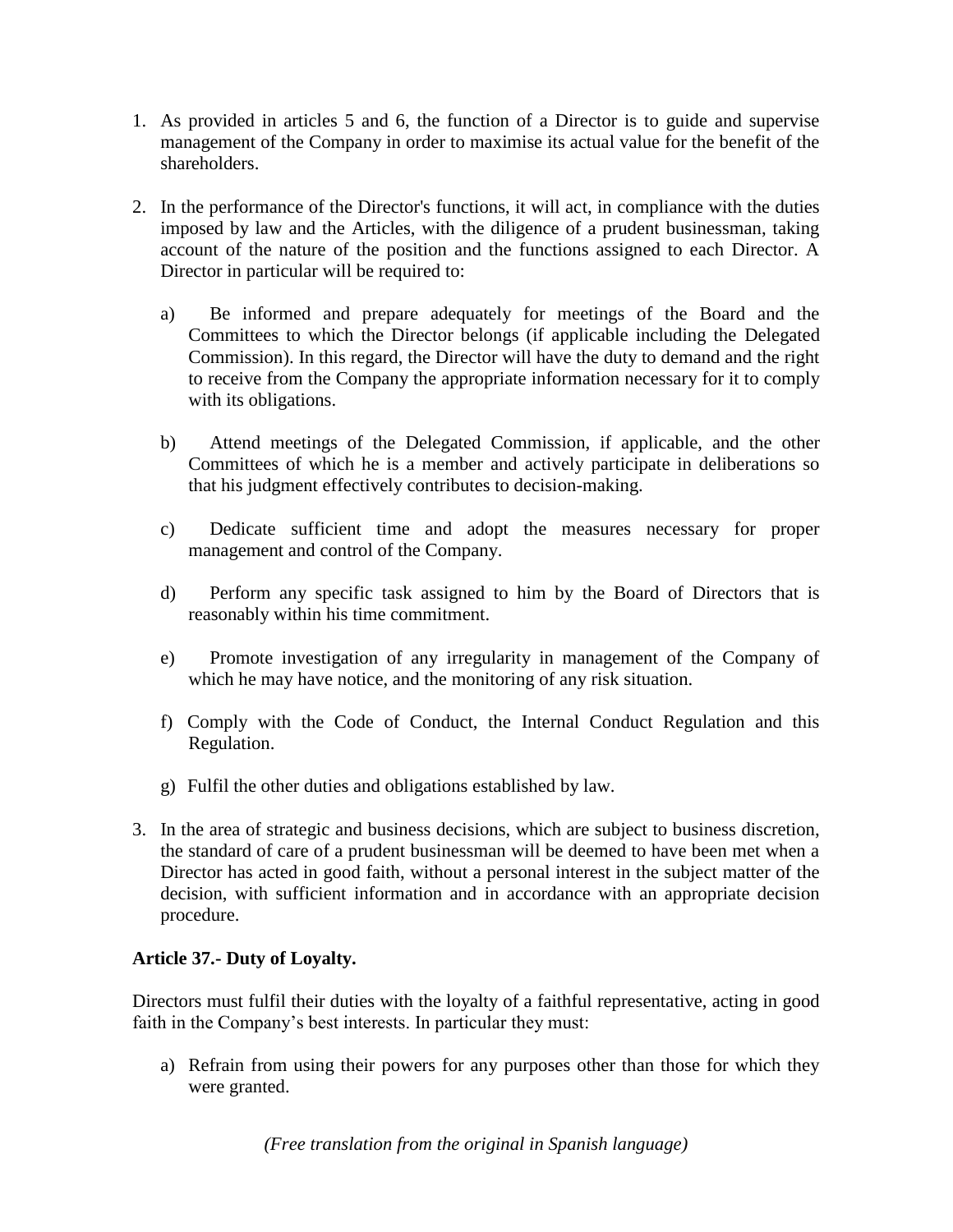- b) Maintain secrecy regarding information, data, reports or background to which they have had access in performance of their duties, even when they have left office, except in circumstances permitted or required by law.
- c) Refrain from participating in deliberation and voting on resolutions or decisions in which the Director or a related person has a conflict of interest, direct or indirect. Excluded from this prohibition are the resolutions or decisions that affect the Director in its status as such, such as the Director's appointment or removal from positions on the Board of Directors or others of a comparable kind.

In particular, Directors that are affected by a related party transaction, in addition to not voting, will leave the meeting room while these matters are debated and voted upon.

d) Perform their duties under the principle of personal responsibility, freely using their judgment or criteria and independence regarding third party instructions and relationships.

### **Article 38.- Conflicts of Interest and Transactions with Directors.**

1. Directors must adopt the necessary measures to avoid situations in which their interests, on their own behalf or on behalf of another, can be in conflict with the Company's interests and their duties to it.

This does not apply to circumstances in which the Company has consented on the terms contemplated in section 5 of this Article.

- 2. The Directors will report any situations involving any direct or indirect conflict that they, or any person related thereto, may have with the interests of the Company. In particular, they must report those situations that may result in the existence of conflicts of interest, as provided in chapter V of the "Internal Conduct Regulation for Matters Related to the Securities Markets of Promotora de Informaciones, S.A. and its Group of Companies".
- 3. In particular, Directors, must refrain from:
	- a) Entering into transactions with the Company, except in the case of ordinary transactions, on standard terms for customers and of little relevance, on the legally contemplated terms.
	- b) Using the name of the Company or invoking status as a Director to unduly influence private transactions.
	- c) Using corporate assets, including the confidential information of the Company, for private purposes.
	- d) Appropriating the business opportunities of the Company.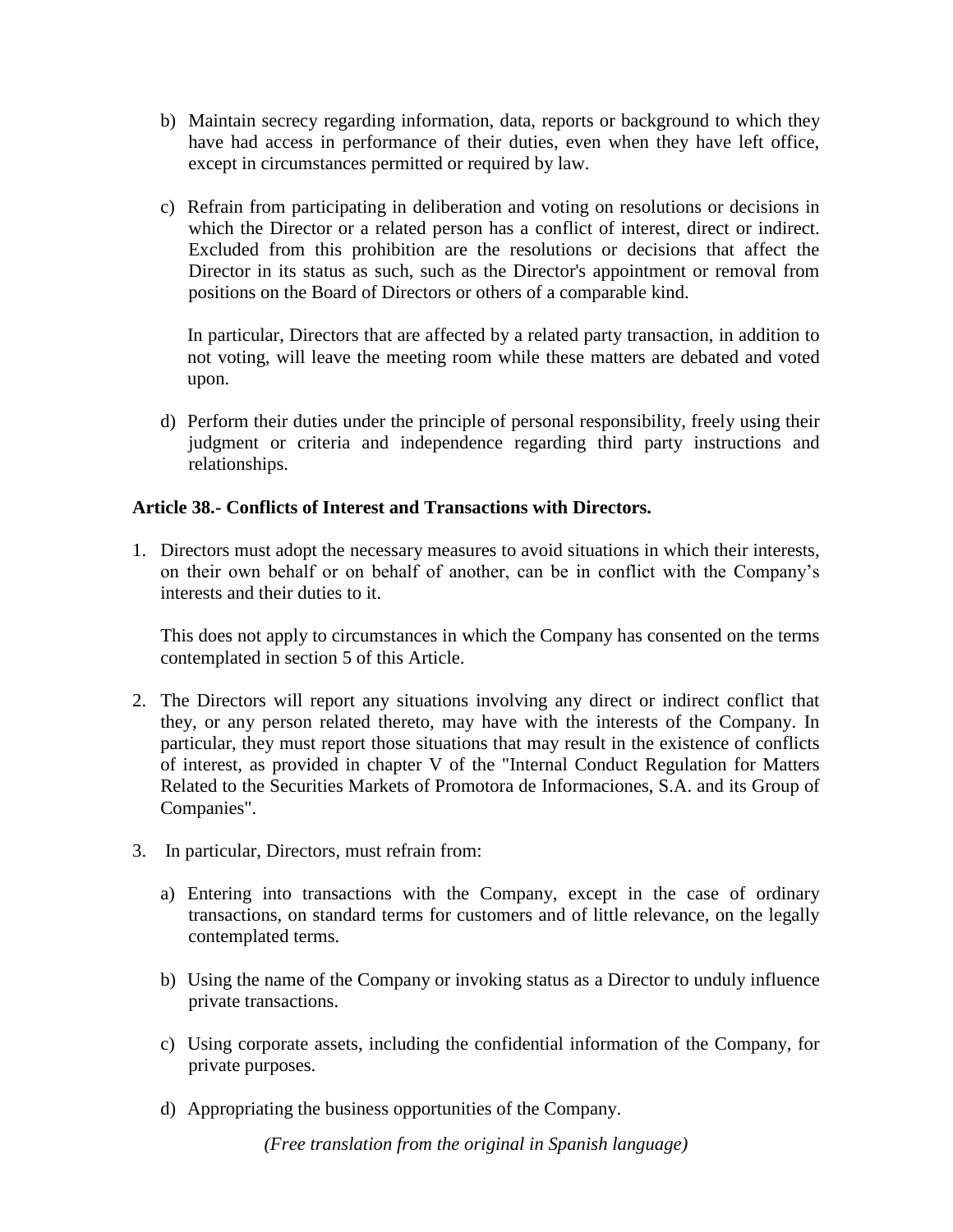- e) Obtaining benefits or compensation from third parties, other than the Company and its Group related to the performance of the Director's duties, except in the case of mere courtesies.
- f) Engaging in activities on its own behalf or on behalf of others that involve effective competition, whether actual or potential, with the Company or that in any other way place it in permanent conflict with the interests of the Company. This does not apply to such positions as they may hold in companies having stable significant shareholdings in the Company.

The restrictions set forth above are also applicable if the beneficiary of the situations or activites forbidden is a Director´s related person.

- 4. Notwithstanding the foregoing, in those cases in which the conflict of interest is or may reasonably be expected to be of such nature that it constitutes a structural and permanent conflict between the Director (or a person related thereto or, in the case of a proprietary Director, the shareholder or shareholders that proposed or made the appointment or the persons directly or indirectly related thereto) and the Company or the companies in its Group, the Director will be deemed to be or have become unsuitable for exercise of the position for purposes of the provisions of article 24 of this Regulation.
- 5. The General Meeting of the Company may release a Director or related person from the prohibition on obtaining a benefit or compensation from third parties, or those transactions the value of which is greater than ten percent (10%) of the company's assets. The obligation not to compete with the Company may only be waived if no damage to the Company is to be expected, or it is expected that it would be compensated for the benefits expected to be obtained from the waiver. The waiver will be granted by way of express and separate resolution of the General Meeting.

In other cases that affect the prohibitions contained in this article, the authorisation also may be granted by the Board of Directors, provided that the independence of the members granting it is assured, as regards the Director granted the waiver. In addition, it will be required that the innocuousness of the authorised transaction from the point of view of the corporate assets be guaranteed or, if applicable, that it be undertaken on market terms in a transparent process.

- 6. Without prejudice to the foregoing, authorisation of the Board of Directors will not be necessary for those related party transactions that simultaneously satisfy the following three conditions:
	- a) They are governed by standard form agreements applied on an across-the-board basis to a large number of customers;
	- b) They are entered into at market prices or rates, generally set by the person supplying the goods or services;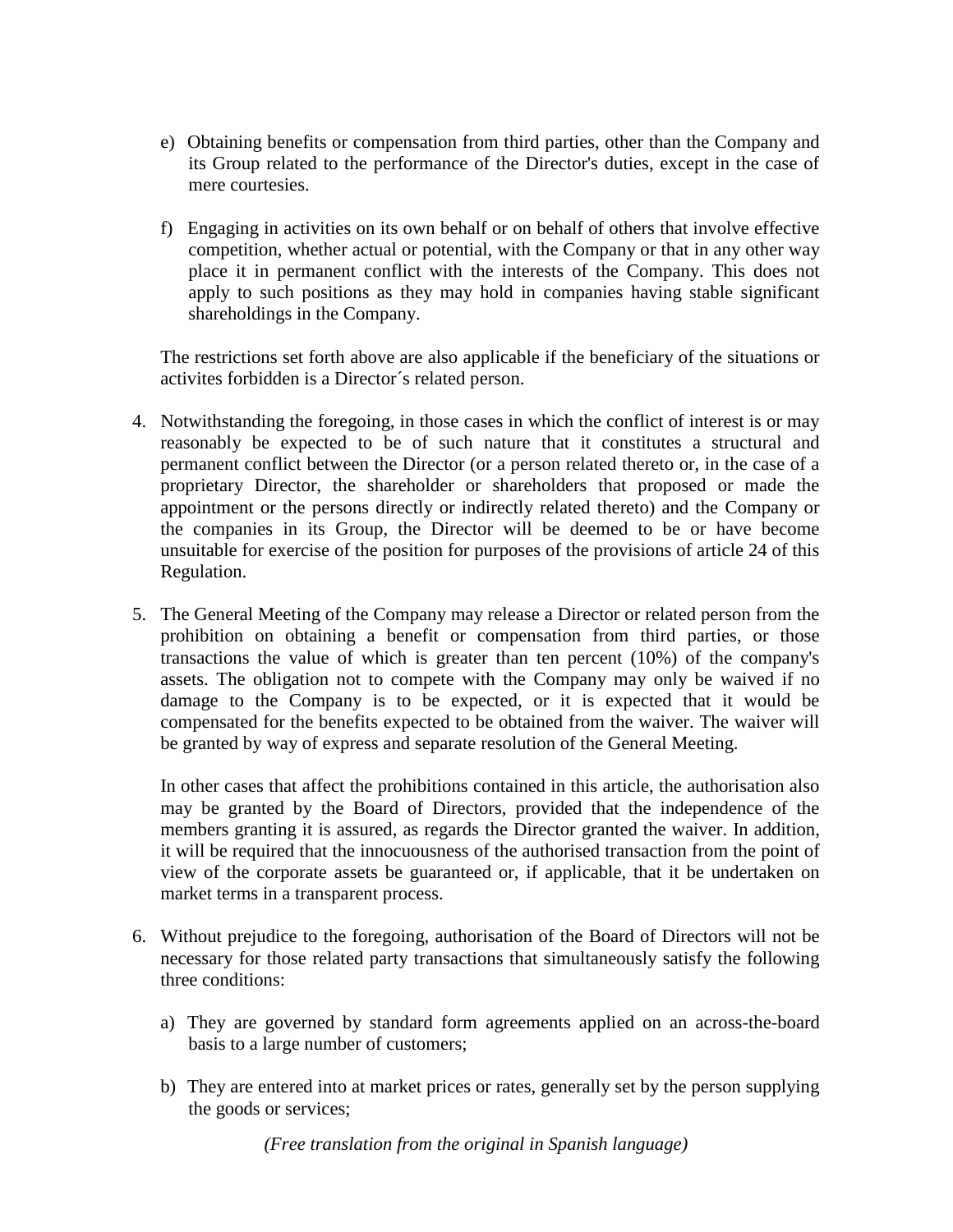c) The amount is no more than 1% of the Company's annual revenue.

### **Article 39.- Transactions with Significant Shareholders.**

- 1. Without prejudice to the provisions of the preceding article, the Board of Directors formally reserves the right to be apprised of any transaction of the Company or any of its subsidiaries with a significant shareholder or with persons related thereto, as provided in article 5 of this Regulation. The affected Directors, or those representing or related to the affected shareholders, must refrain from participating in deliberation and voting on the resolution in question.
- 2. Under no circumstances will any such transaction be authorised before a report has been issued by the Audit Committee evaluating the transaction in the light of market conditions.
- 3. However, authorisation of the Board of Directors will not be deemed to be required in those transactions that simultaneously satisfy the conditions set forth in article 38.5 above.

### **Article 40.- Principle of Transparency.**

In its annual public information the Board of Directors shall include a summary of Company transactions with its directors and significant shareholders. This information shall reflect the overall volume of transactions and the nature of the most relevant ones.

## **Chapter XI. BOARD RELATIONSHIPS**

## **Article 41.- Relationships with Shareholders**

- 1. The Board of Directors will provide suitable channels to familiarise itself with any proposals formulated by shareholders with regard to the management of the Company.
- 2. Public proxy solicitations by the Board of Directors or any of its members must in detail explain the sense in which the representative will vote if the shareholders do not give instructions and disclose the existence of conflicts of interest, if any.
- 3. The Board of Directors will also see to it that adequate mechanisms are established for the regular sharing of information with institutional investors holding shares of the Company.
- 4. Under no circumstances may relations between the Board of Directors and institutional shareholders translate into the delivery to the latter of any information that might place them in a privileged position or afford them an advantage over other shareholders.